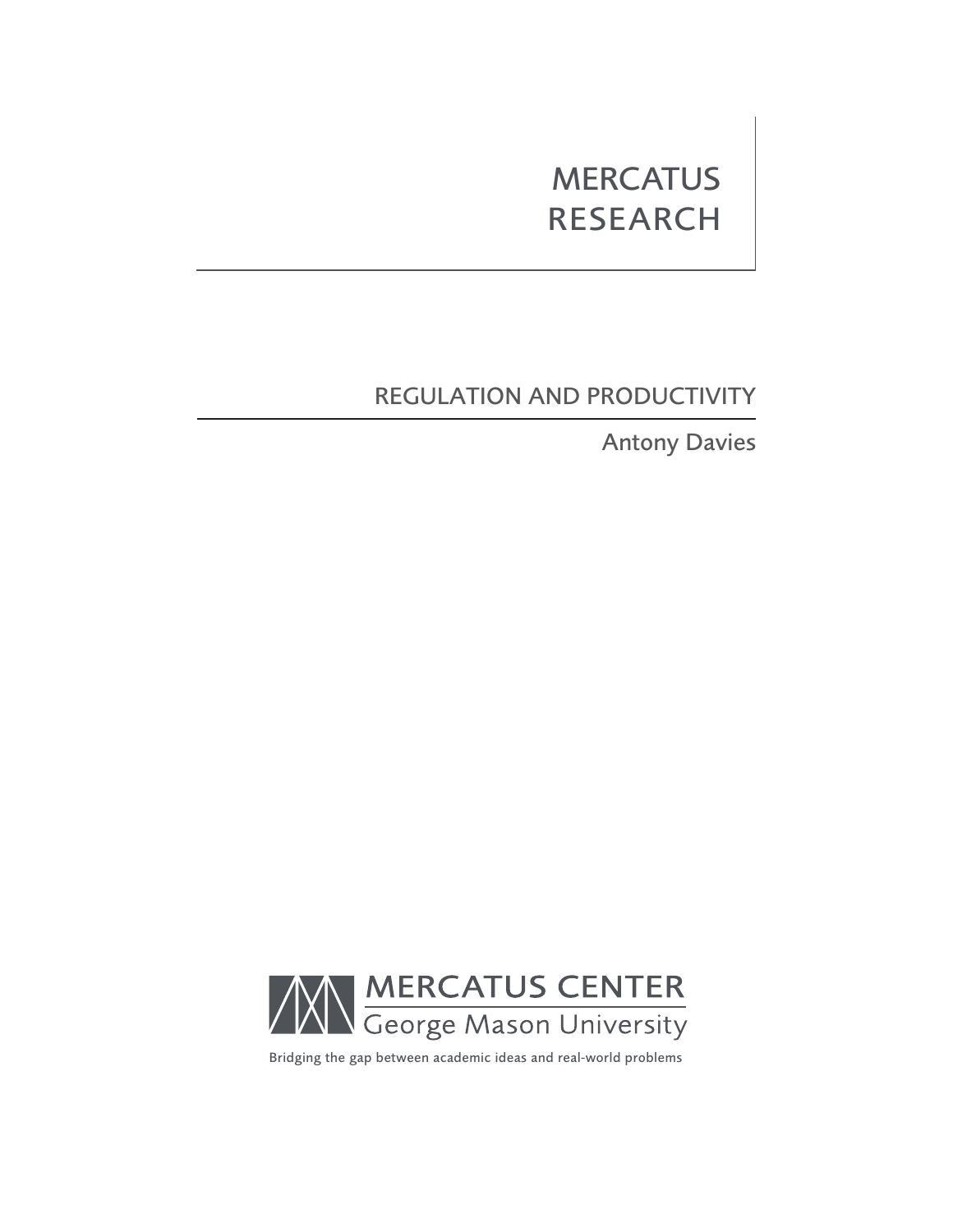### ABOUT THE MERCATUS CENTER AT GEORGE MASON UNIVERSITY

THE MERCATUS CENTER at George Mason University is the world's premier university source for market-oriented ideas—bridging the gap between academic ideas and real-world problems.

A university-based research center, Mercatus advances knowledge about how markets work to improve people's lives by training graduate students, conducting research, and applying economics to offer solutions to society's most pressing problems.

Our mission is to generate knowledge and understanding of the institutions that affect the freedom to prosper and to find sustainable solutions that overcome the barriers preventing individuals from living free, prosperous, and peaceful lives.

Founded in 1980, the Mercatus Center is located on George Mason University's Arlington campus.

[www.mercatus.org](http://mercatus.org/)

Copyright © 2014 by Antony Davies and the Mercatus Center at George Mason University

Mercatus Center at George Mason University 3434 Washington Boulevard, 4th Floor Arlington, VA 22201 (703) 993-4930 [mercatus.org](http://mercatus.org/)

Release date: May 8, 2014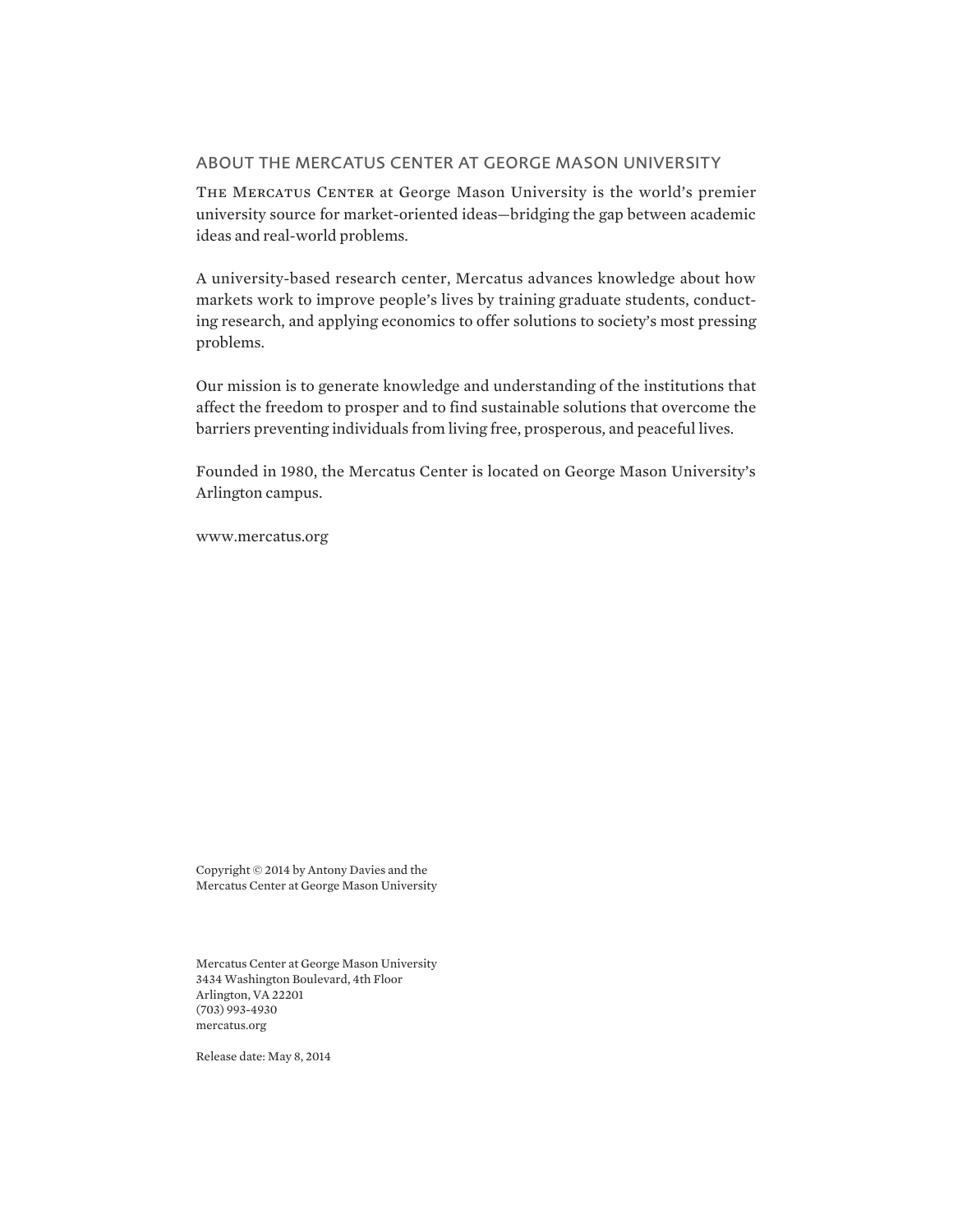### ABOUT THE AUTHOR

Antony Davies is associate professor of economics at Duquesne University and Mercatus-affiliated senior scholar at George Mason University. His primary research interests include econometrics and public policy. Davies has authored more than 100 op-eds in more than 30 newspapers, including the *Wall Street Journal*, *Los Angeles Times*, *New York Daily News*, and *Philadelphia Inquirer*, and is a regular columnist for *TheBlaze* and the *Pittsburgh Tribune-Review*. He is a frequent lecturer at policy conferences on Capitol Hill. In addition to teaching at the undergraduate, master's, and PhD levels, Davies has served as a senior executive in several technology firms. Davies earned his BS in economics from Saint Vincent College and his PhD in economics from the State University of New York at Albany.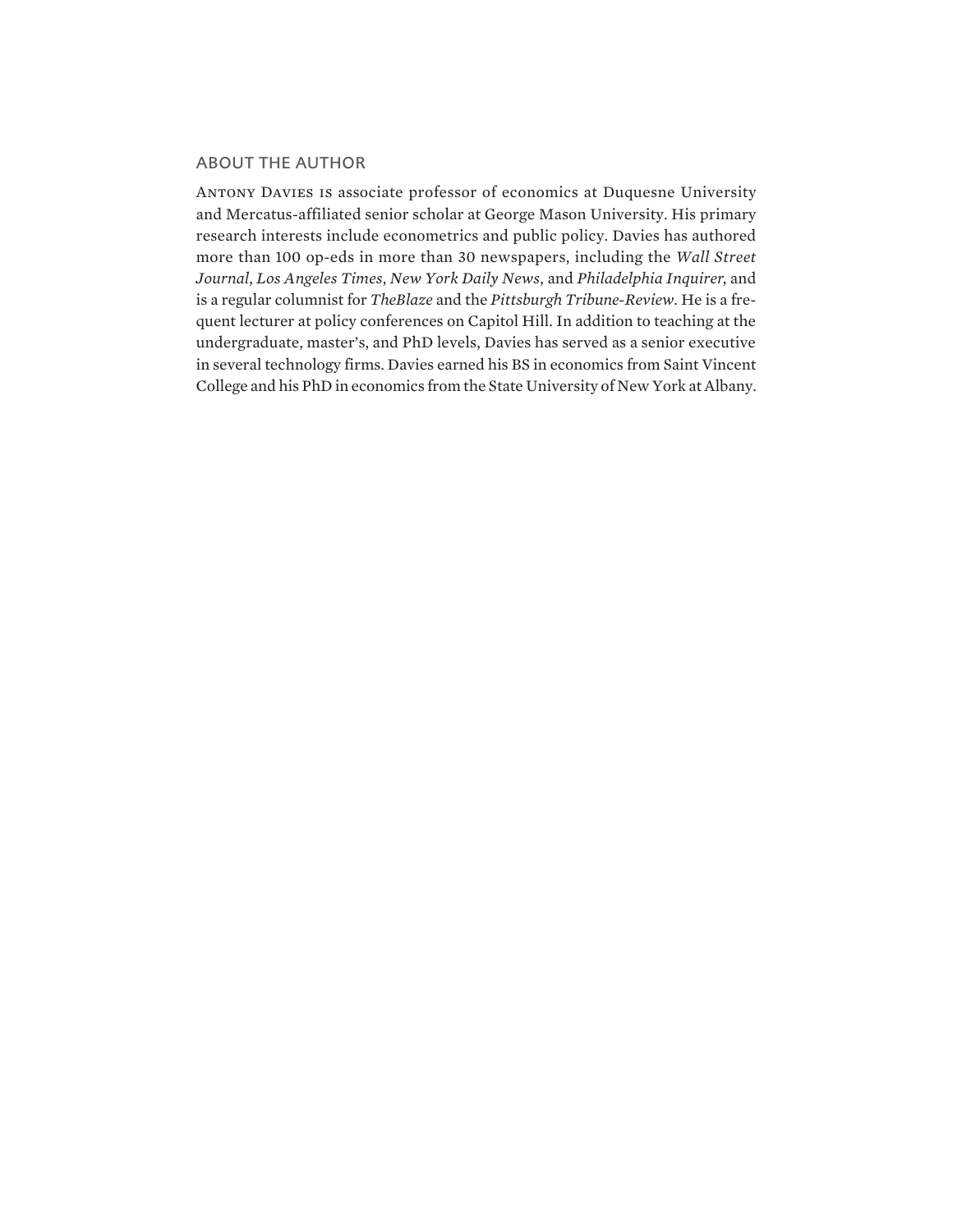## ABSTRACT

A new metric provided by RegData counts the number of "binding words"—"shall," "must," "may not," "prohibited," and "required" —that appear in the *Code of Federal Regulations*, and cross-references those word counts with the industries to which they apply. A comparison of the RegData data to production-efficiency measures provided shows that industries that are subject to less regulation have significantly higher production-efficiency measures than do industries that are subject to more regulation. Over the period 1997 through 2010, the least regulated industries experienced 63 percent growth in output per person, 64 percent growth in output per hour, and a 4 percent decline in unit labor costs. Over the same period, the most regulated industries experienced 33 percent growth in output per person, 34 percent growth in output per hour, and a 20 percent increase in unit labor costs.

*JEL* codes: H30, L51, K20

Keywords: regulation, tax, productivity, *Federal Register*, RegData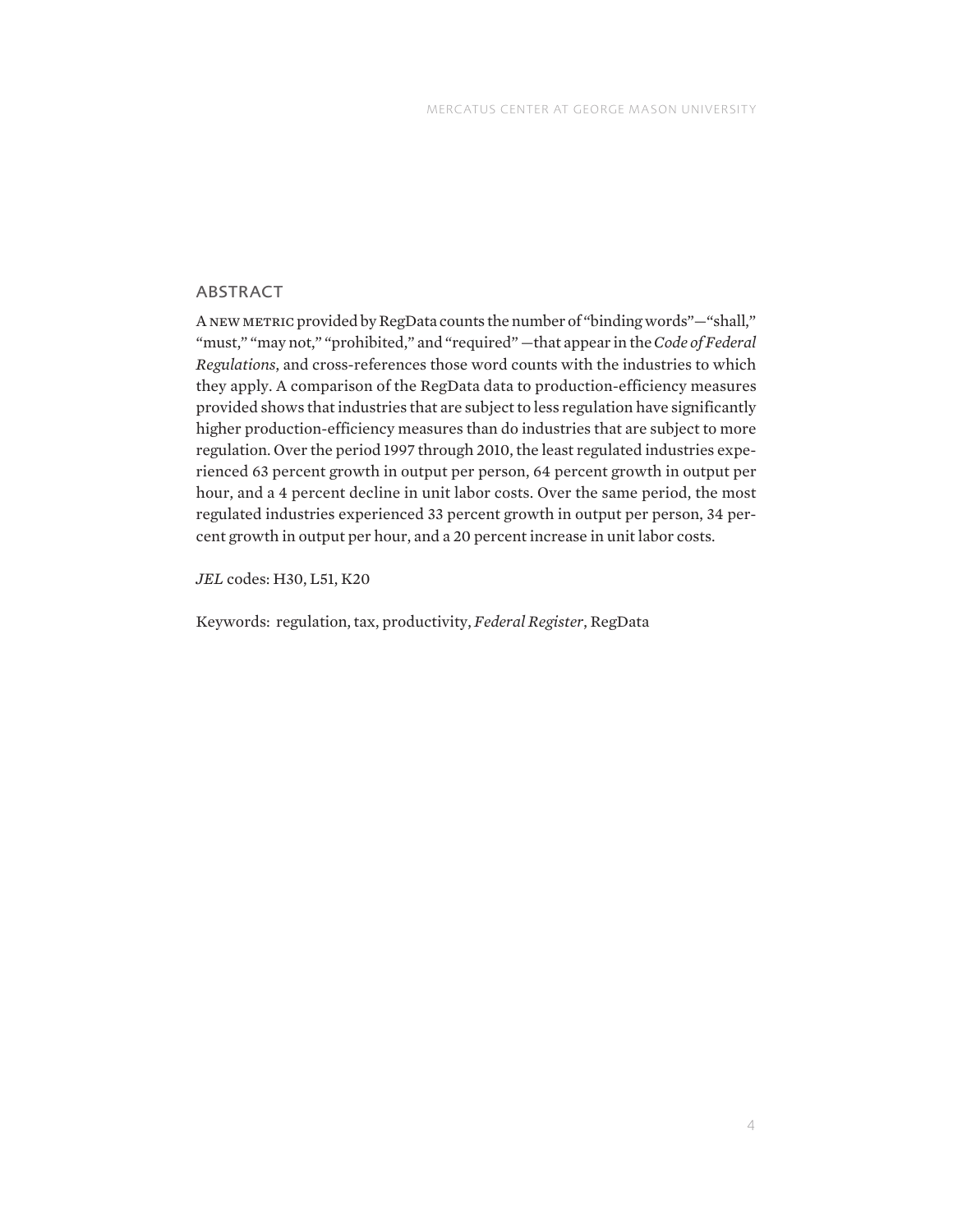THEN THE GOVERNMENT regulates, it reaches into a market and requires<br>tion in behavior, not the extraction of money (at least, not directly), that<br>results in reduced productivity. There are arguments that government regulat the consumers or producers to behave in certain ways. It is the alteration in behavior, not the extraction of money (at least, not directly), that results in reduced productivity. There are arguments that government regulations can be beneficial, particularly where correcting for information asymmetries. The classic case is G. A. Akerlof's description of used-car markets. Because the seller knows the quality of the car and the buyer does not, the seller has a greater incentive to sell lower-quality used cars (because the buyer would be unaware of the low quality) than to sell higher-quality used cars (because the buyer would be unaware of the high quality). Knowing this, buyers will adjust their quality expectations downward, providing sellers with an incentive to bring even-lower-quality cars to market. The result is that the market for used cars would cease to exist. Akerlof's argument is that government regulations that force the seller to reveal information about the quality of the car are beneficial, because the shared information allows the used-car market to exist.<sup>1</sup>

The counterargument is that, if the information truly is valuable, markets will find ways to disseminate it. Examples of market solutions to information asymmetry abound: *Consumer Reports*, Underwriters Laboratories, and seller ratings on eBay are three well-known examples. In the used-car market, CARFAX aggregates information about vehicle histories, and manufacturers offer certified pre-owned programs. This line of argument begs the question, is any regulation desirable? Some clarification is required on this point. Noneconomists often speak as if markets exist in one of two states: regulated or unregulated. In fact, there is no such thing as an unregulated market. All markets are regulated. The question is whether a market is regulated by government or by consumers.

For example, hairdressers in many states are required by law to be licensed by the state government.<sup>2</sup> The stated purpose is to protect consumers by prohibiting

<sup>1.</sup> George A. Akerlof, "The Market for 'Lemons': Quality Uncertainty and the Market Mechanism," *Quarterly Journal of Economics* 84, no. 3 (1970): 488–500.

<sup>2.</sup> Howard Baetjer, *Free Our Markets: A Citizens' Guide to Essential Economics* (New Hampshire: Jane Philip Publications, 2013).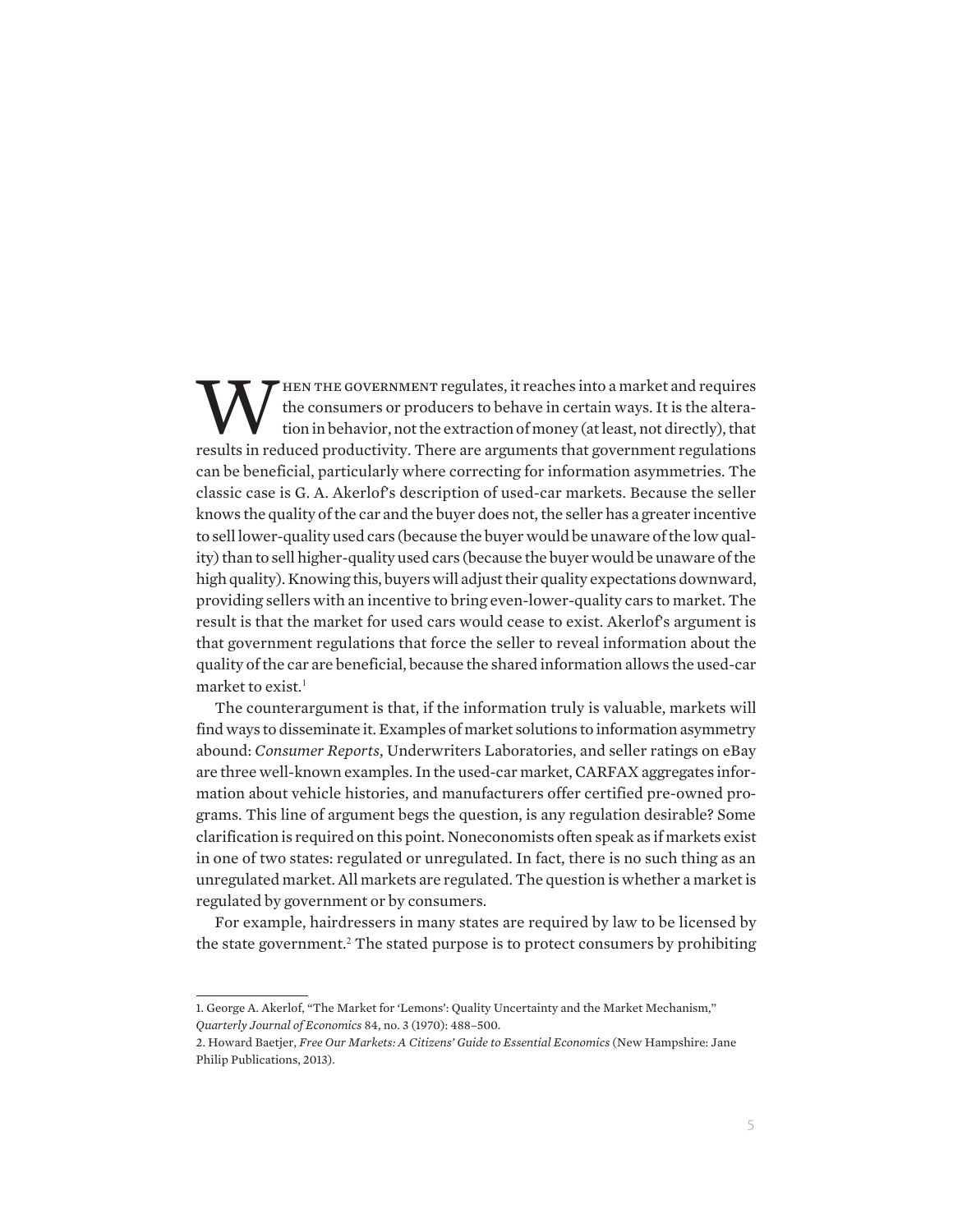untrained people from cutting or styling hair. However, no state requires teenagers to be licensed in order to babysit—despite the fact that poor babysitting has far more serious ramifications than does poor hairstyling. Yet the market for babysitters is not unregulated. It is regulated by consumers. If parents are pleased with a babysitter, they will use the babysitter again and may recommend the babysitter to others. Parents who are displeased with a babysitter will not. Babysitters who are not asked back, not recommended, or given poor recommendations drop out of the market and look for alternate employment.

Regulation by consumers is voluntary. Consumers choose for themselves whether to punish a firm by not purchasing its product or by encouraging others not to purchase. Regulation by government imposes a cost on producers or consumers because it requires them to act in a way that they would not act voluntarily. We know this because, if the required action resulted in greater profit to the producer or greater benefit to the consumer, the producer or consumer would undertake the action voluntarily. For the government to have to require the action implies that the action is more costly to the consumer or producer than the voluntary alternative.

Voters tend to regard regulation—particularly when it is billed as "protecting the consumer"—as a good thing. Where public health and safety are concerned, polls show a majority of Americans favor maintaining or strengthening current regulations on food production, environmental protection, car safety, workplace safety, and prescription drug safety.<sup>3</sup> Despite this, a plurality (49%) of Americans believe that small businesses are overregulated.<sup>4</sup>

A political feedback mechanism favors the growth of regulation. Regulation can generate profit for specific favored industries that, in turn, will contribute to specific politicians' campaigns.<sup>5</sup> The important part of this feedback mechanism is known as "regulatory capture" or, more generally, "rent-seeking." Rent-seeking occurs when people or businesses use the political arena to gain benefit for themselves.<sup>6</sup> Regulatory capture is the process by which government agencies charged with regulating industries come to be influenced by the regulated industries.<sup>7</sup> The result is that regulated firms have a profit motive to encourage the regulatory agency to adopt rules that benefit those firms. While the problem can manifest

<sup>3.</sup> Pew Research Center, "Auto Bailout Now Backed, Stimulus Divisive; Mixed Views of Regulation, Support for Keystone Pipeline," February 23, 2012, [www.people-press.org/files/legacy-pdf/2-23-12%20](www.people-press.org/files/legacy-pdf/2-23-12%20Regulation%20release.pdf) [Regulation%20release.pdf.](www.people-press.org/files/legacy-pdf/2-23-12%20Regulation%20release.pdf)

<sup>4.</sup> Frank Newport, "Americans More Likely to Say Government Doing Too Much," *Gallup Politics*, September 21, 2009, [www.gallup.com/poll/123101/americans-likely-say-government-doing-too](www.gallup.com/poll/123101/americans-likely-say-government-doing-too-much.aspx) [-much.aspx.](www.gallup.com/poll/123101/americans-likely-say-government-doing-too-much.aspx)

<sup>5.</sup> Michael E. Levine and Jennifer L. Forrence, "Regulatory Capture, Public Interest, and the Public Agenda: Toward a Synthesis," *Journal of Law, Economics, and Organization* 6 (April 1990): 167–98.

<sup>6.</sup> David R. Henderson, "Rent Seeking," in *The Concise Encyclopedia of Economics*, 2nd ed., accessed May 5, 2014, [http://www.econlib.org/library/Enc/RentSeeking.html.](http://www.econlib.org/library/Enc/RentSeeking.html)

<sup>7.</sup> *Mises Wiki* (Auburn, AL: Ludwig von Mises Institute), s.v. "regulatory capture," last modified December 8, 2012, [http://wiki.mises.org/wiki/Regulatory\\_capture](http://wiki.mises.org/wiki/Regulatory_capture).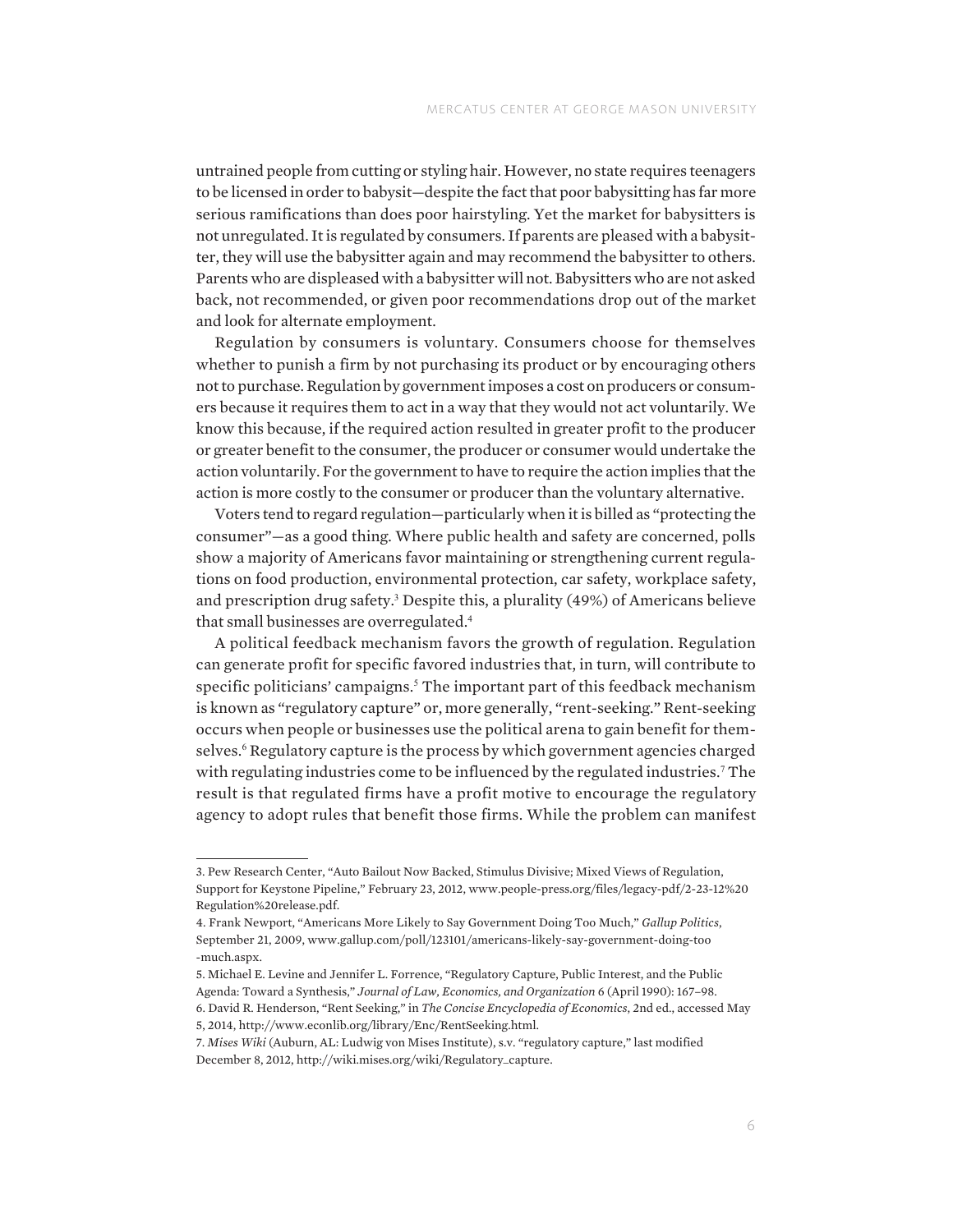itself as blatant corruption, as in firms buying off regulators and politicians, it can also manifest itself as an innocent byproduct of regulators having to turn to the regulated firms for input because the regulators lack the necessary information or expertise to make informed decisions.<sup>8</sup> Examples of regulation benefiting incumbent firms include the California Public Utilities Commission fining competitors to traditional taxis in response to pressure from cab companies that are regulated by the commission,<sup>9</sup> and the Louisiana State Board of Embalmers and Funeral Directors, at the urging of regulated funeral homes, filing suit to prevent monks from selling caskets unless they have a mortuary and licensed mortician on staff-despite the fact that the monks do not handle bodies.<sup>10</sup>

Regardless of the motivation, regulatory capture benefits larger, well-established regulated firms at the expense of smaller regulated firms, consumers, or nonregulated industries. For example, large health-insurance companies benefit from regulations that make it difficult for smaller insurers to operate across state lines.<sup>11</sup> The greater the difficulty, the less competition large insurers will feel from small insurers. Banks benefit from regulations that require and subsidize federally sponsored depositor insurance, because they do not have to bear the full cost of private insurance that their depositors would otherwise demand and because they can be less capitalized.12 Medical specialists benefit from state regulations that require insurance policies to cover specific procedures.<sup>13</sup> Labor unions often support regulations that reduce labor competition, such as minimum-wage legislation, prevailing-wage legislation, and certification requirements. In exchange for politicians' support for these regulations, these special interests contribute to politicians' campaigns.

Regulations can alter the behavior of at least four sets of market participants. Regulation directly alters the behavior of consumers and producers in the regulated market. It then indirectly alters the behavior of consumers and producers who may be external to the market but who benefit or suffer from the regulation. For example, ethanol regulations directly affect the behaviors of producers and consumers of gasoline. But they also affect corn farmers, who benefit from a higher price for corn.

<sup>8.</sup> Nolan McCarty, "Complexity, Capacity, and Capture," in *Preventing Regulatory Capture: Special Interest Influence and How to Limit It*, ed. Daniel Carpenter and David A. Moss (New York: Cambridge University Press, 2013).

<sup>9.</sup> Benny Evangelista, "PUC Fines 3 App-Hailing Taxi Startups," *San Francisco Chronicle*, November 14, 2012. 10. Jennifer Levitz, "Benedictine Monks Allowed to Run Casket Business," *Wall Street Journal*, July 21, 2011.

<sup>11.</sup> Sabrina Corlette et al., *Selling Health Insurance across State Lines: An Assessment of State Laws and Implications for Improving Choice and Affordability of Coverage* (Center on Health Insurance Reforms, Georgetown University Health Policy Institute, Washington, DC, October 2012). 12. Baetjer, *Free Our Markets*.

<sup>13.</sup> Edmund F. Haislmaier, "Obamacare and Insurance Benefit Mandates: Raising Premiums and Reducing Patient Choice" (WebMemo No. 3110, Heritage Foundation, Washington, DC, January 20, 2011), [http://www.heritage.org/research/reports/2011/01/obamacare-and-insurance-benefit-mandates](http://www.heritage.org/research/reports/2011/01/obamacare-and-insurance-benefit-mandates-raising-premiums-and-reducing-patient-choice) [-raising-premiums-and-reducing-patient-choice.](http://www.heritage.org/research/reports/2011/01/obamacare-and-insurance-benefit-mandates-raising-premiums-and-reducing-patient-choice)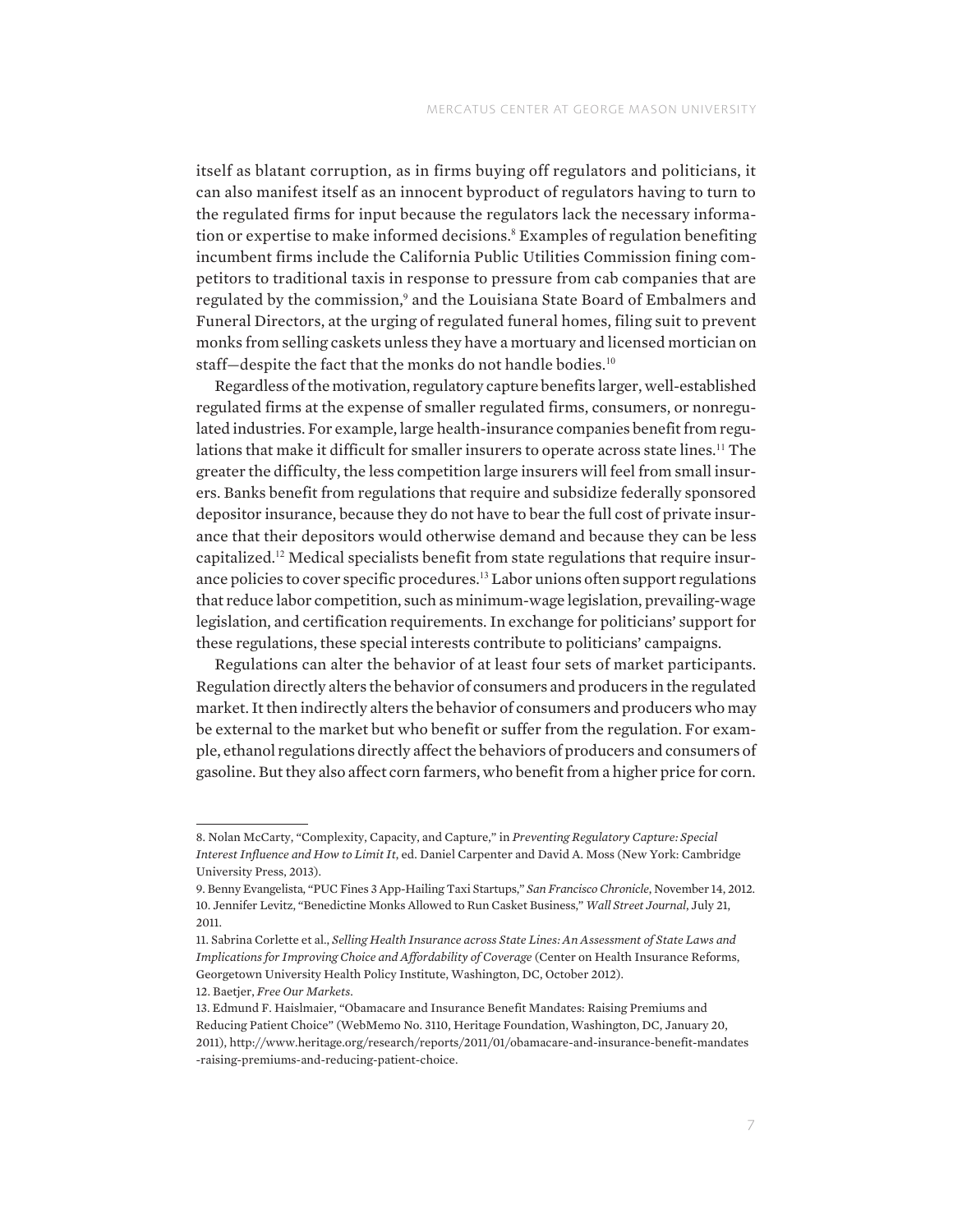In this paper, I examine the effects of regulation on only one of these four groups: producers within the regulated market. In the face of regulation, we should expect some producers—those who cannot benefit from regulatory capture—to alter their production levels and processes in ways that they would not have chosen voluntarily and that make them worse off. We should also expect some producers—those who can benefit from regulatory capture—to alter their production levels and processes in ways that competition would have prevented. Thus, we should expect producers' productivity to decline as the regulatory burden placed on them increases.

Competition pushes firms to find ways to produce the quality and quantity of products that consumers desire at the lowest possible per-unit cost. In pursuit of cost savings, firms will adjust their suppliers, the technology they bring to bear on production, management styles, geographic location, the mix of inputs they use in producing their products, and any other factor they can find that will reduce their costs of production. Because regulations force producers to behave in ways they otherwise would not, by definition, we would expect regulations to increase producers' costs. In short, more regulation should be associated with higher production costs.

A possible counterargument is that antitrust regulations can reduce production costs by preventing natural monopolies from inhibiting competition. This argument, however, overlooks the fact that natural monopolies exist in the first place because of economies of scale. That is, a single natural monopoly can produce at a lower cost than can multiple smaller firms. Of course, left unregulated, the natural monopoly will attempt to maximize its profit by restricting the amount it produces. This will result in the unregulated monopoly incurring greater production costs—possibly, though not certainly, greater than the production costs of multiple smaller firms.

Further, this argument ignores the longer-term economic effects. When an industry evolves into a natural monopoly (or an approximation thereof), there arises a profit incentive for entrepreneurs to create competing industries. The profits earned by railroads provided an incentive for the development of air transport. Profits earned by long-distance carriers provided an incentive for the development of cellular networks. Profits earned by cellular networks provided an incentive for the development of VoIP (Voice over Internet Protocol) services. Regulating a natural monopoly so as to maintain lower production costs reduces the economic incentive for entrepreneurs to develop new and better competing industries.

Government regulation of natural monopolies can force monopolies to charge prices closer to what a competitive market would attain, though at the potential cost of dampening the incentive for entrepreneurs to found competing industries. Whether the trade-off is worth making depends on the benefit gained from the price reduction and the benefit lost from the potential delay in the founding of new competing industries. While the price reduction can either be observed directly or estimated, the lost benefit from delaying the founding of new industries is impossible to know except in hindsight.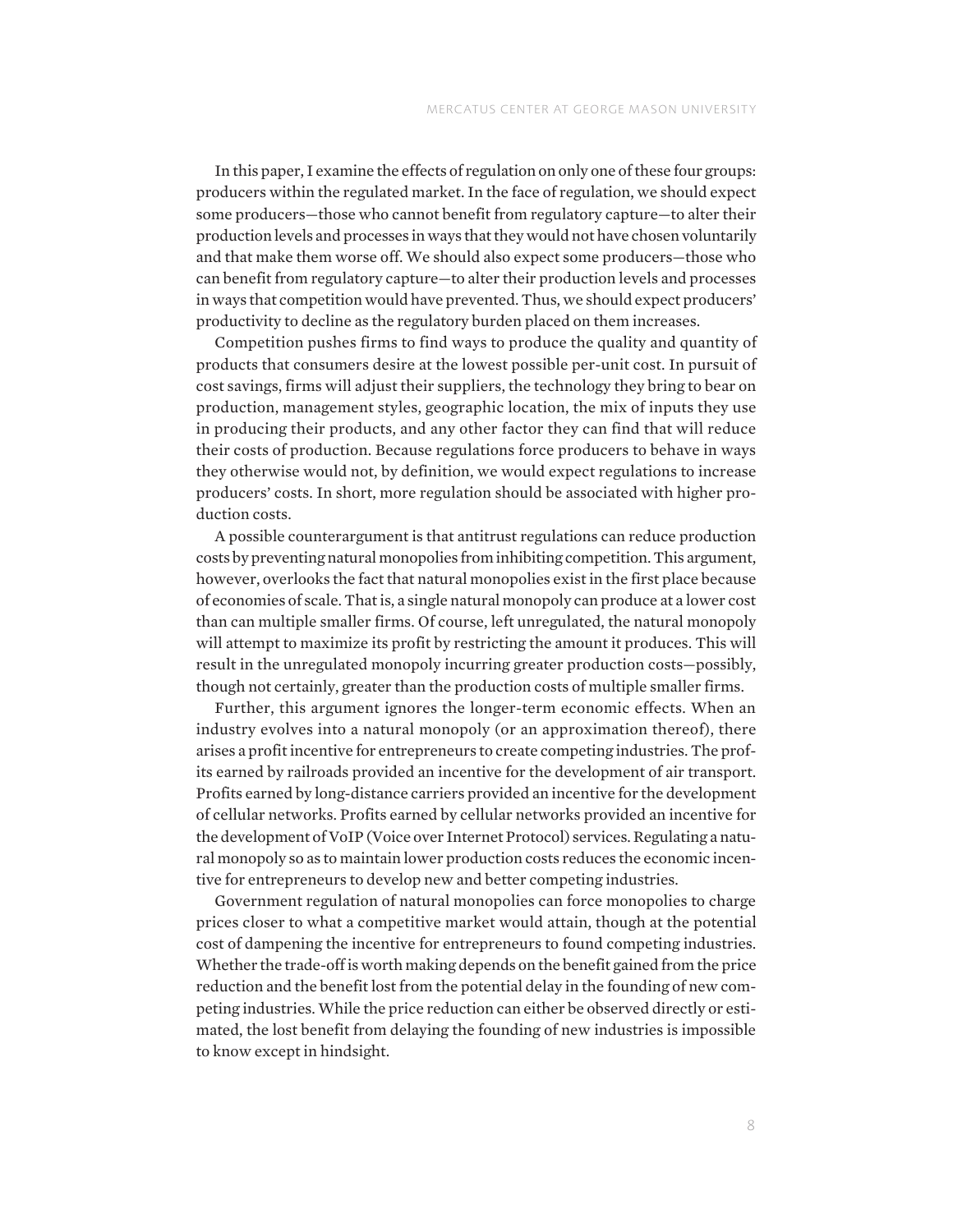Some regulations act not on existing firms but on potential entrants. These regulations affect existing firms' behavior in two ways. First, by making it harder for new firms to enter an industry, these regulations inhibit competitive forces that would otherwise put pressure on existing firms to reduce their production costs. Second, once such regulations are in place, existing firms have an incentive to lobby the government to maintain and strengthen the regulations so as to prevent future competition. This incentive draws the firms' financial and creative resources away from production and toward lobbying.

#### REGULATION AND PRODUCTIVITY: EVIDENCE

TESTING THE HYPOTHESIS that increased regulation is associated with increased production costs presents a significant problem: how to measure "regulation." Does a requirement to install nonslip mats in restaurant kitchens constitute a greater or lesser regulation than a requirement that cooks wear hairnets? Does requiring airbags in cars constitute a greater or lesser regulation than requiring ethanol in gasoline? Further, we must take care to distinguish between the quantity of regulation and the *effect* of regulation. For example, a regulation requiring that all new cars be covered by extended warranties is, legislatively, not much different in size than a regulation requiring that all new cars attain at least 40 mpg. That is, both regulations could be stated in about the same number of words and at the same level of detail. But the difference in the *effects* of the two regulations is tremendous. The first is easily attained and boils down to incorporating the price of an existing optional product (the extended warranty) into the car's sale price. The second is very difficult to attain as it requires redesigning the cars and possibly developing new technologies.

One possible approach to measuring the quantity of regulation is simply to count regulations. The more regulations there are, the more regulated an industry must be. This is not unreasonable, and several studies have taken this approach by counting, not the number of regulations, but the number of pages in the *Federal Register* the printed collection of all federal regulations.<sup>14</sup> Of course, the number of pages the regulations comprise is not an exact measure of the scope of regulation. Since an exact measure is impossible, what we seek is an unbiased measure. That is, what we require of our measure is not that it be exact in every instance, but rather that it neither systematically overestimate nor systematically underestimate the scope of regulation. For example, if the number of pages a regulation comprises is *on average* proportional to the scope of the regulation, then the measure is adequate for analytic purposes.

A better measure, developed by Omar Al-Ubaydli and Patrick McLaughlin, counts the number of binding words—"shall," "must," "may not," "prohibited," and

<sup>14.</sup> Veronique de Rugy and Antony Davies, "Midnight Regulations and the Cinderella Effect," *Journal of Socioeconomics* 38 (2009): 886–90.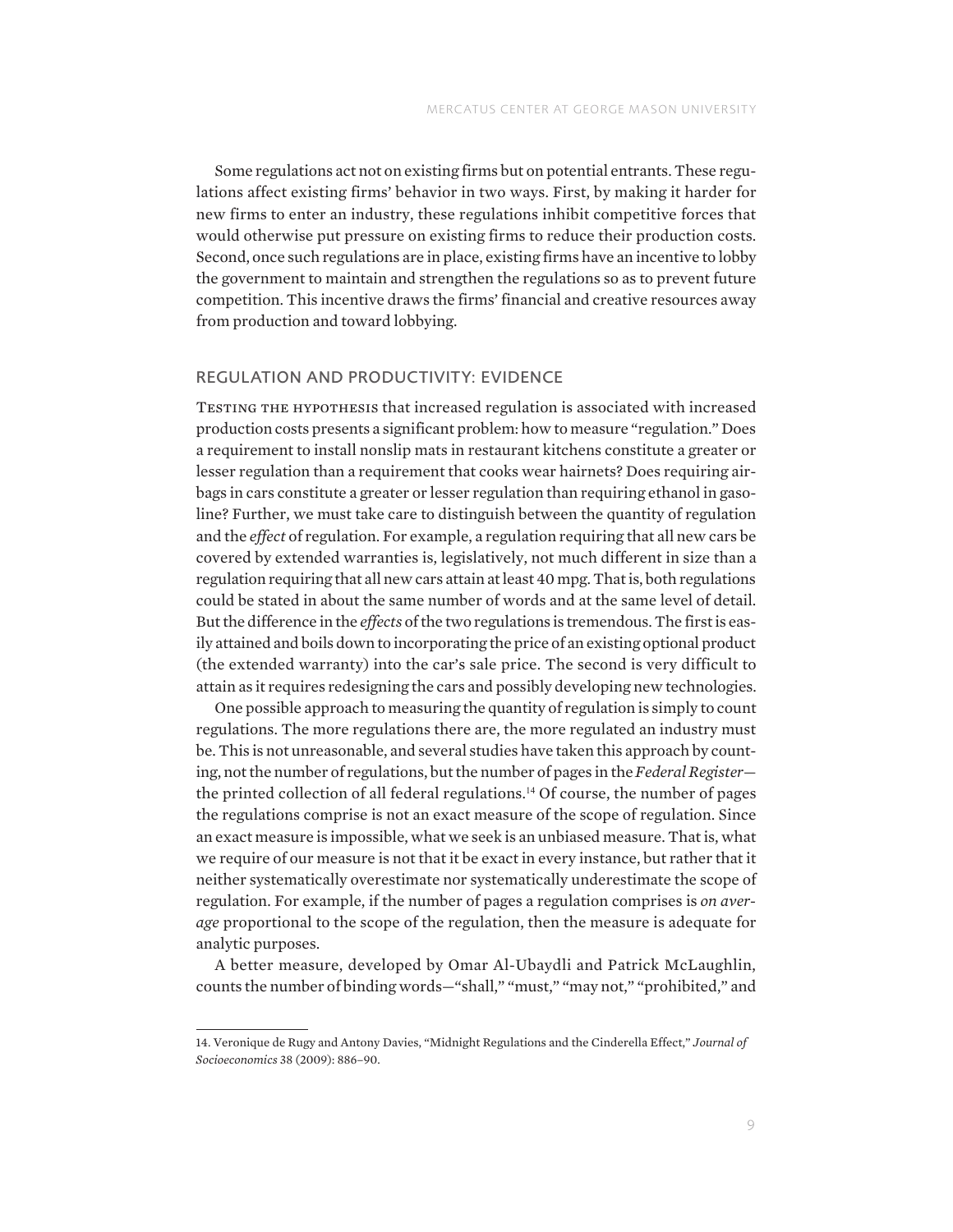"required"—that appear in the *Code of Federal Regulations* (CFR).<sup>15</sup> The authors categorize their counts by industry (as determined by the North American Industry Classification System, NAICS). The binding-word count is better than a mere page count because it is correlated with the constraints imposed by the regulations rather than merely the wordiness of the regulations.

An additional problem with using *Federal Register* page counts as a measure of regulations is that, to remove previously enacted regulations, pages must be added to the *Federal Register* that describe the regulations that are to be removed. That is, the *Federal Register* not only contains every regulation ever enacted, regardless of whether the regulations were ultimately rescinded, but it also contains all orders rescinding and amending previous regulations. Consequently, the number of pages in the *Federal Register* grows when the number of regulations changes, regardless of whether the change represents an increase or a decrease in regulations. In contrast, the *Code of Federal Regulations* contains the net stock of federal regulations after rescinded regulations have been removed. However, while the CFR contains the net stock of regulations, as with the *Federal Register* a page count of the CFR would provide only a measure of the length of the printed regulation, not the number of binding words within the regulations.

To estimate the effects of regulations, one can construct a regulations index and compare it to subsequent productivity measures for various industries over time. RegData provides a regulatory index for each of 96 industries (as categorized by three-digit NAICS codes) in each year from 1997 through 2010. NAICS codes are arranged such that a larger number of digits indicates a greater degree of subcategorization. For example, 311 is food manufacturing, 3114 is fruit and vegetable preserving (a subset of food manufacturing), and 31142 is fruit and vegetable canning, pickling, and drying (a subset of fruit and vegetable preserving).

The Bureau of Labor Statistics (BLS) provides production-efficiency measures for 48 industries at a three-digit level of categorization plus information for 6 additional industries at a four-digit level of categorization. For each of these 6 additional industries, I take the average of the information provided for each four-digit categorization within a three-digit superset as an estimate for the information for the threedigit category. For example, while BLS does not provide information for industry 221 (utilities), it does provide information for sub-industries 2211 (electrical-power generation) and 2212 (natural-gas distribution). I take the average of the data for subindustries 2211 and 2212 as an estimate of the data for industry 221.

The RegData dataset includes 96 such three-digit industry categories, of which 51 overlap with the BLS data. While the BLS dataset contains information for the years 1987–2010, the RegData dataset includes only the years 1997 through 2010.

<sup>15.</sup> Omar Al-Ubaydli and Patrick A. McLaughlin, "RegData: A Numerical Database on Industry-Specific Regulations for All U.S. Industries and Federal Regulations, 1997–2010" (Working Paper No. 12-20, Mercatus Center at George Mason University, Arlington, VA, January 2013).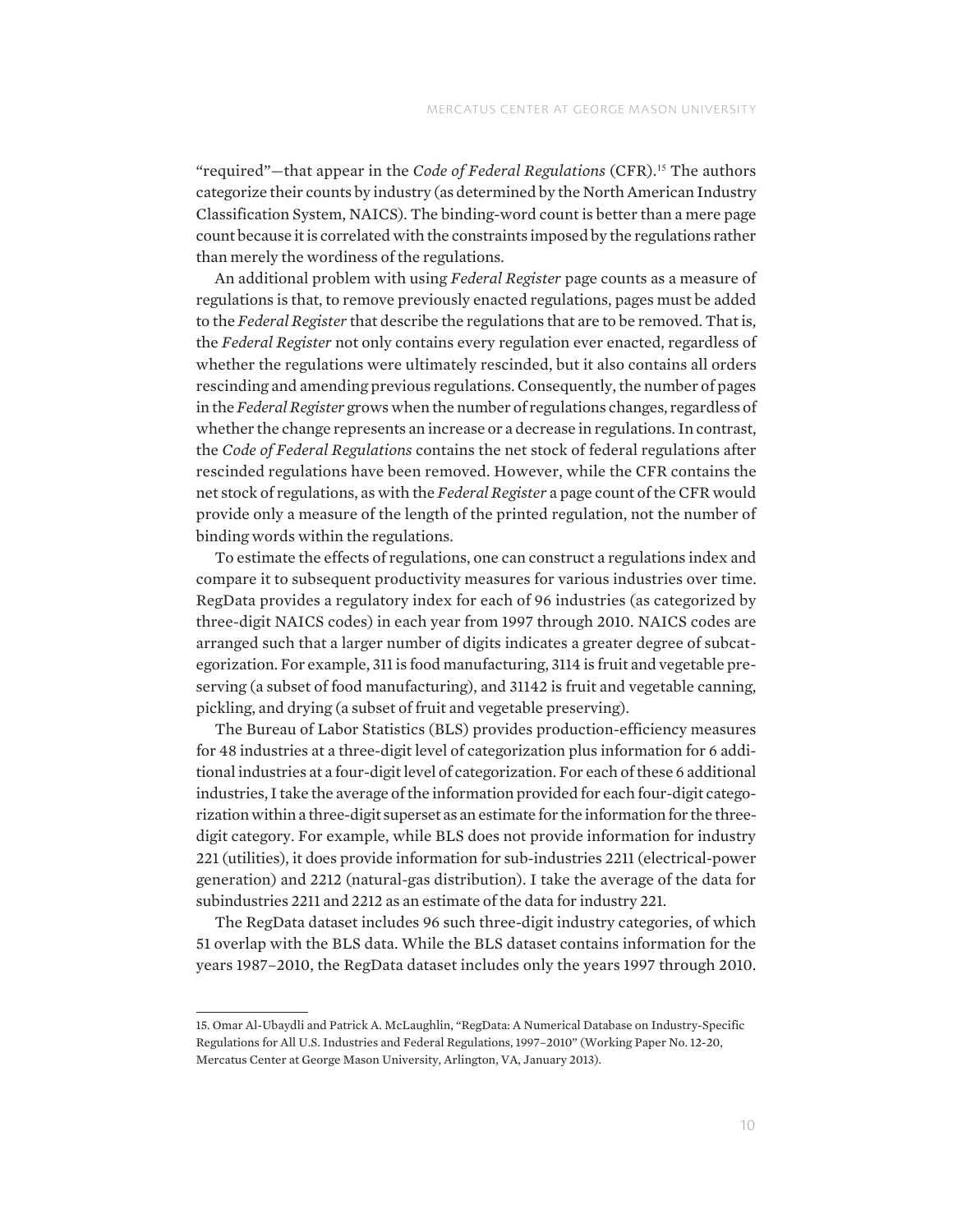Combining the two datasets yields a panel of 51 industries and 14 years, for a total of 714 observations.<sup>16</sup>

To capture differences in regulations across industries and across time, one can construct a relative index equal to the RegData index for a given industry in a given year divided by the average RegData index over all industries and all years. For example, the average RegData index over all industries and all years is 6,139. The RegData index for the oil and gas extraction industry in 2010 is 35,580. The ratio, 5.8, indicates that there were 5.8 times as many binding words in oil and gas regulations in 2010 as for all industries and years on average. I will call this ratio the *relative regulatory index*. (Al-Ubaydli and McLaughlin construct an industry-specific relative measure that reflects changes in regulations within an industry over time, but does not reflect differences across industries.)

As with regulations, there is no clear definition of productivity. Most measures of productivity relate output to inputs or to costs. The measures used in this paper are output per hour, output per person, and unit labor costs.<sup>17</sup> Each of these measures captures effects of productivity from a slightly different perspective. Because productivity will vary across industries and because regulatory changes require time to take effect, I compare the change in productivity for each industry in each year to the relative regulatory index for that industry in the previous year.

To begin, for each year, I split the industries into three groups (industries subject to the least regulation, industries subject to the most regulation, and industries subject to moderate regulation) by separating the relative regulatory index into terciles. For each year, the least regulated industries are those among the bottom third when ranked by relative regulatory index, while the most regulated are those among the top third. Table 1 shows the number of years (over the period 1997 through 2010) that each industry appeared among the least regulated and the most regulated industries. Industries that appear in neither category are in the middle (unshown) category of "moderately regulated."<sup>18</sup>

<sup>16.</sup> Lagging regressors reduces the effective dataset to 663 observations.

<sup>17.</sup> The measures all come from the Bureau of Labor Statistics, Industry Productivity and Costs Data Tables [\(www.bls.gov/lpc/iprprodydata.htm]((www.bls.gov/lpc/iprprodydata.htm)).

<sup>18.</sup> Dividing the data into three parts highlights differences among the set of "more regulated" and "less regulated" by eliminating from consideration the middle industries that might be classified as either. In econometrics, this technique is the basis for the Chow test that is used to determine differences in subgroups of a population. See Gregory C. Chow, "Tests of Equality between Sets of Coefficients in Two Linear Regressions," *Econometrica* 28, no. 3 (1960): 591–605.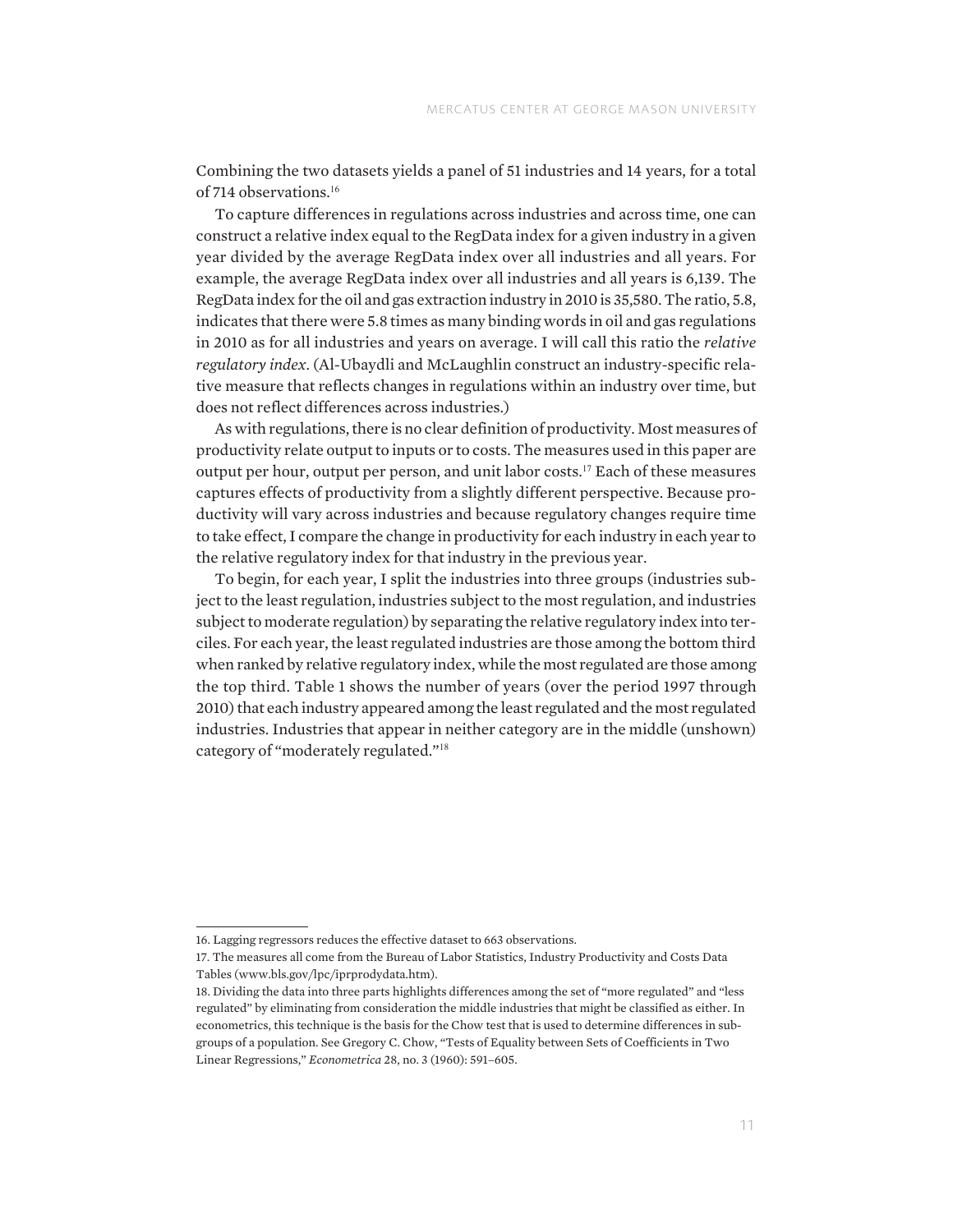| <b>NAICS</b><br>code | Industry                                                     | Years least<br>regulated | Years most<br>regulated |
|----------------------|--------------------------------------------------------------|--------------------------|-------------------------|
| 211                  | Oil and Gas Extraction                                       | 0                        | 14                      |
| 212                  | Mining (except Oil and Gas)                                  | $\overline{O}$           | 14                      |
| 213                  | <b>Support Activities for Mining</b>                         | 14                       | $\Omega$                |
| 221                  | <b>Utilities</b>                                             | $\overline{0}$           | 14                      |
| 311                  | Food Manufacturing                                           | $\mathbf{0}$             | 14                      |
| 312                  | Beverage and Tobacco Product Manufacturing                   | $\overline{0}$           | 0                       |
| 313                  | <b>Textile Mills</b>                                         | 0                        | 0                       |
| 314                  | <b>Textile Product Mills</b>                                 | $\overline{O}$           | 0                       |
| 315                  | Apparel Manufacturing                                        | 1                        | 0                       |
| 316                  | Leather and Allied Product Manufacturing                     | 14                       | 0                       |
| 321                  | Wood Product Manufacturing                                   | 14                       | 0                       |
| 322                  | Paper Manufacturing                                          | $\overline{0}$           | 14                      |
| 323                  | Printing and Related Support Activities                      | 0                        | 0                       |
| 324                  | Petroleum and Coal Products Manufacturing                    | 14                       | $\mathbf{0}$            |
| 325                  | Chemical Manufacturing                                       | 0                        | 14                      |
| 326                  | Plastics and Rubber Products Manufacturing                   | 14                       | $\mathbf{0}$            |
| 327                  | Nonmetallic Mineral Product Manufacturing                    | 14                       | 0                       |
| 331                  | Primary Metal Manufacturing                                  | 14                       | 0                       |
| 332                  | Fabricated Metal Product Manufacturing                       | 14                       | 0                       |
| 333                  | Machinery Manufacturing                                      | $\mathbf 0$              | 0                       |
| 334                  | Computer and Electronic Product Manufacturing                | 0                        | 8                       |
| 335                  | Electrical Equipment, Appliance, and Component Manufacturing | $\overline{0}$           | $\mathbf{0}$            |
| 336                  | Transportation Equipment Manufacturing                       | 14                       | 0                       |
| 337                  | Furniture and Related Product Manufacturing                  | $\overline{0}$           | 0                       |
| 339                  | Miscellaneous Manufacturing                                  | 14                       | 0                       |
| 425                  | Wholesale Electronic Markets and Agents and Brokers          | $\overline{0}$           | 14                      |
| 441                  | Motor Vehicle and Parts Dealers                              | 0                        | 14                      |
| 442                  | Furniture and Home Furnishings Stores                        | 0                        | 0                       |
| 443                  | Electronics and Appliance Stores                             | 14                       | 0                       |
| 444                  | Building Material and Garden Equipment and Supplies Dealers  | 14                       | $\mathbf 0$             |
| 446                  | Health and Personal Care Stores                              | 14                       | 0                       |
| 447                  | <b>Gasoline Stations</b>                                     | $\mathbf 0$              | 10                      |
| 448                  | Clothing and Clothing Accessories Stores                     | 0                        | 0                       |
| 451                  | Sporting Goods, Hobby, Book, and Music Stores                | 0                        | 0                       |
| 452                  | General Merchandise Stores                                   | 14                       | 0                       |
| 453                  | Miscellaneous Store Retailers                                | 14                       | 0                       |

TABLE 1. LEAST REGULATED AND MOST REGULATED INDUSTRIES INCLUDED IN THE ANALYSIS, 1997–2010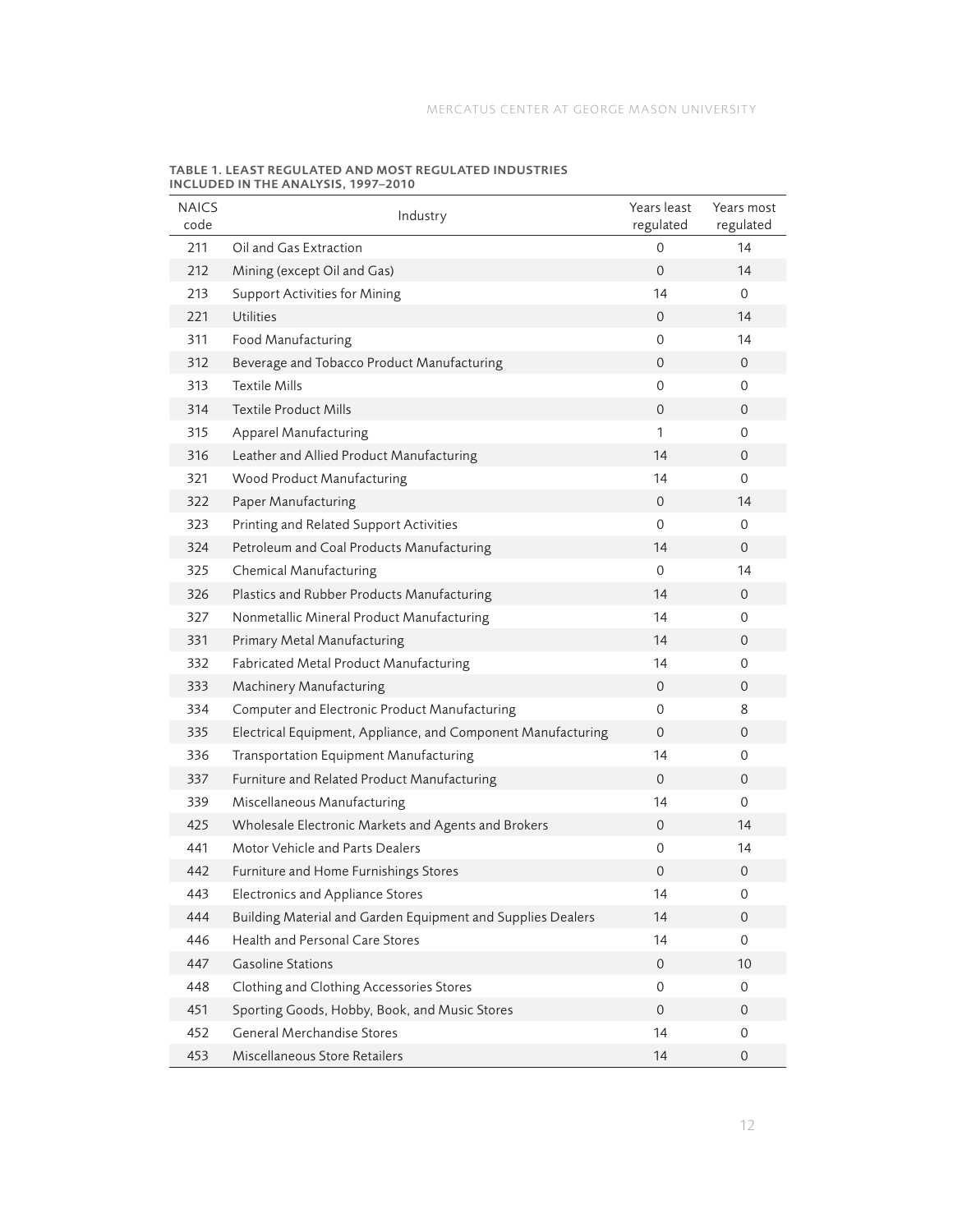| <b>NAICS</b><br>code | Industry                                | Years least<br>regulated | Years most<br>regulated |
|----------------------|-----------------------------------------|--------------------------|-------------------------|
| 454                  | Nonstore Retailers                      | 13                       | $\Omega$                |
| 481                  | Air Transportation                      | $\Omega$                 | 14                      |
| 484                  | Truck Transportation                    | $\Omega$                 | 14                      |
| 491                  | <b>Postal Service</b>                   | $\Omega$                 | 14                      |
| 492                  | Couriers and Messengers                 | $\mathbf{0}$             | $\mathbf{0}$            |
| 493                  | Warehousing and Storage                 | $\Omega$                 | 14                      |
| 511                  | Publishing Industries (except Internet) | $\Omega$                 | $\mathbf 0$             |
| 515                  | Broadcasting (except Internet)          | $\Omega$                 | $\overline{0}$          |
| 517                  | Telecommunications                      | $\Omega$                 | 10                      |
| 561                  | Administrative and Support Services     | $\Omega$                 | 14                      |
| 621                  | Ambulatory Health Care Services         | 14                       | $\mathbf 0$             |
| 721                  | Accommodation                           | $\Omega$                 | $\overline{0}$          |
| 722                  | Food Services and Drinking Places       | $\Omega$                 | 14                      |
| 811                  | Repair and Maintenance                  | $\Omega$                 | 14                      |
| 812                  | Personal and Laundry Services           | $\mathbf 0$              | $\mathbf 0$             |

*TABLE 1, continued*

Figure 1 shows the average growth rates in output per hour for the most and least regulated industries in each year. In 10 out of the 14 years in the dataset, the least regulated industries showed greater annual growth than did the most regulated industries. Over the period 1997 through 2010, the 221 least-regulated industries in each year averaged 3.5 percent annual growth in output per hour in the subsequent year while the 221 most regulated industries averaged a significantly lower 1.9 percent annual growth.<sup>19</sup> Accumulating the growth rates over all the years, the least regulated industries experienced a total of 64 percent growth in output per hour from 1997 through 2010 versus 34 percent for the most-regulated industries.

Figure 2 shows the average growth rates in output per person for the most and least regulated industries in each year. In 12 out of the 14 years in the dataset, the least regulated industries showed greater annual growth than did the most regulated industries. Over the period 1997 through 2010, the least regulated industries in each year averaged 3.4 percent annual growth in output per person in the subsequent year while the most regulated industries averaged 1.8 percent annual growth.<sup>20</sup> Accumulating the growth rates over all the years, the least regulated industries experienced 63 percent growth in output per person versus 33 percent growth for the most regulated industries.

<sup>19.</sup> The difference in means is statistically significant, where *p* = 0.017.

<sup>20.</sup> The difference in means is statistically significant, where *p* = 0.014.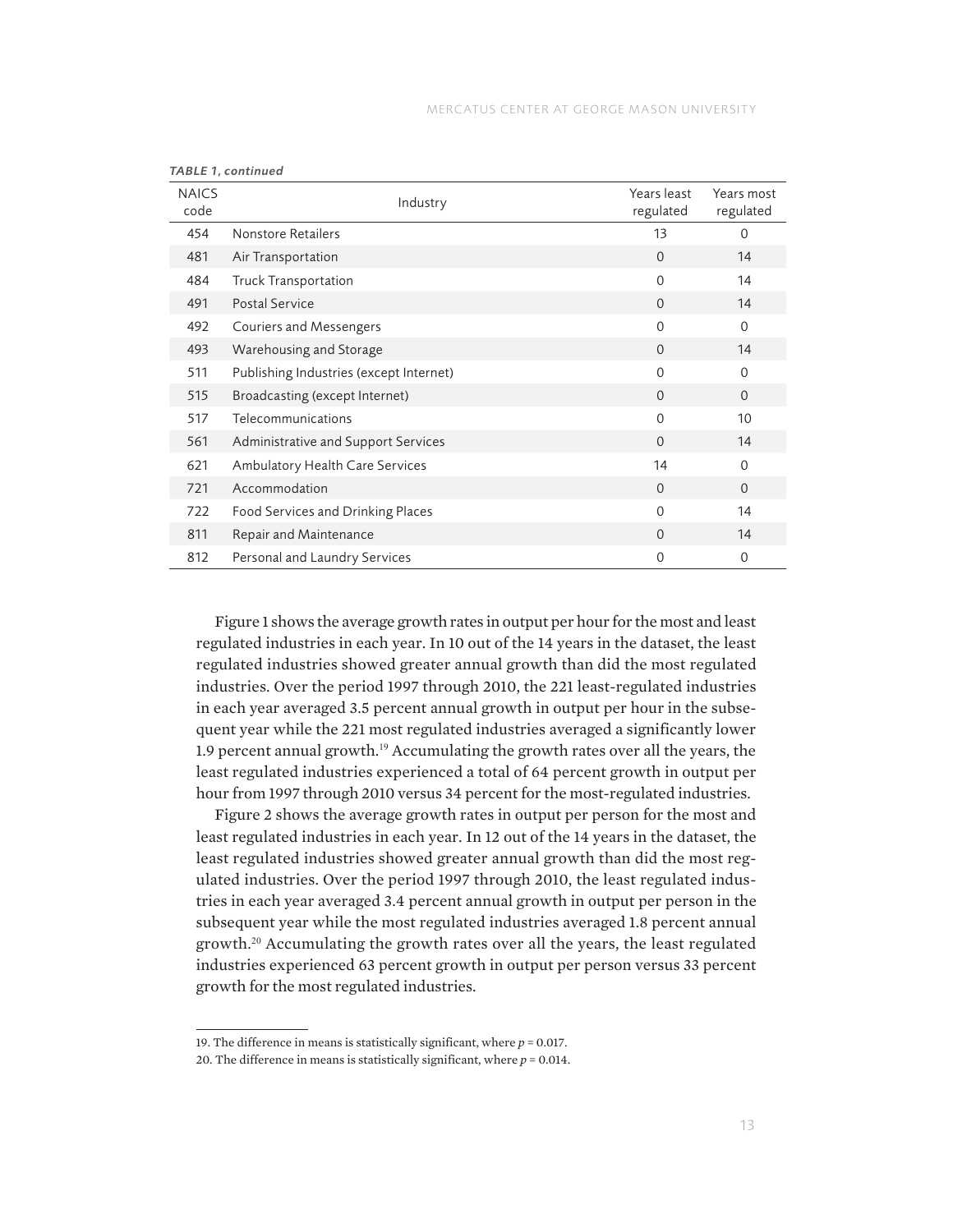

FIGURE 1. ANNUAL GROWTH IN OUTPUT PER HOUR ONE YEAR FOLLOWING THE NUMBER OF REGULATIONS AS MEASURED BY THE RELATIVE REGULATORY INDEX

FIGURE 2. ANNUAL GROWTH IN OUTPUT PER PERSON ONE YEAR FOLLOWING THE NUMBER OF REGULATIONS AS MEASURED BY THE RELATIVE REGULATORY INDEX

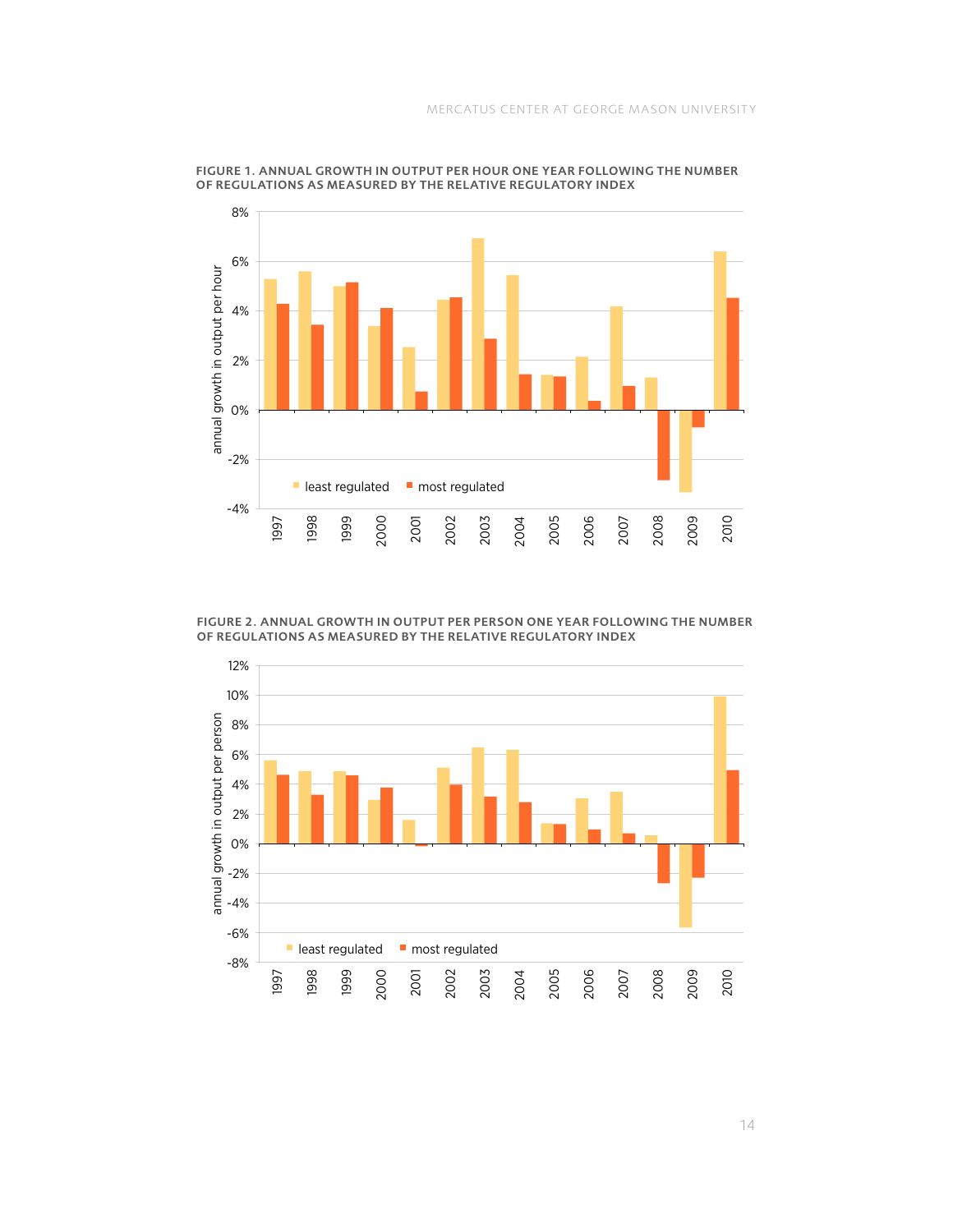

FIGURE 3. ANNUAL GROWTH IN UNIT LABOR COSTS ONE YEAR FOLLOWING THE NUMBER OF REGULATIONS AS MEASURED BY THE RELATIVE REGULATORY INDEX

Figure 3 shows the growth in unit labor costs for the most and least regulated industries in each year. In 10 out of the 14 years in the dataset, the least regulated industries showed less annual growth in unit labor costs than did the most regulated industries. Over the period 1997 through 2010, the least regulated industries in each year averaged a 0.2 percent annual *decline* in unit labor costs in the subsequent year while the most regulated industries averaged 1.5 percent annual growth in labor costs.21 Accumulating the growth rates over all the years, the least regulated industries experienced a 4 percent decline in unit labor costs versus 20 percent growth for the most regulated industries.

The difference-in-means tests show that all three productivity gain measures for the least regulated industries are significantly better than for the most regulated industries. The difference-in-means tests are limited in that, in an attempt to isolate the "most" and "least" regulated industries, the tests ignore the middle tercile of "moderately regulated" industries. Further, the test results can be influenced if, whether by coincidence or some underlying causality, the least regulated industries experience higher productivity gains for reasons that are specific to the industries but not to the degree of regulation of the industries. For example, if emerging industries showed greater productivity gains than mature industries

<sup>21.</sup> The difference in means is statistically significant, where *p* = 0.009.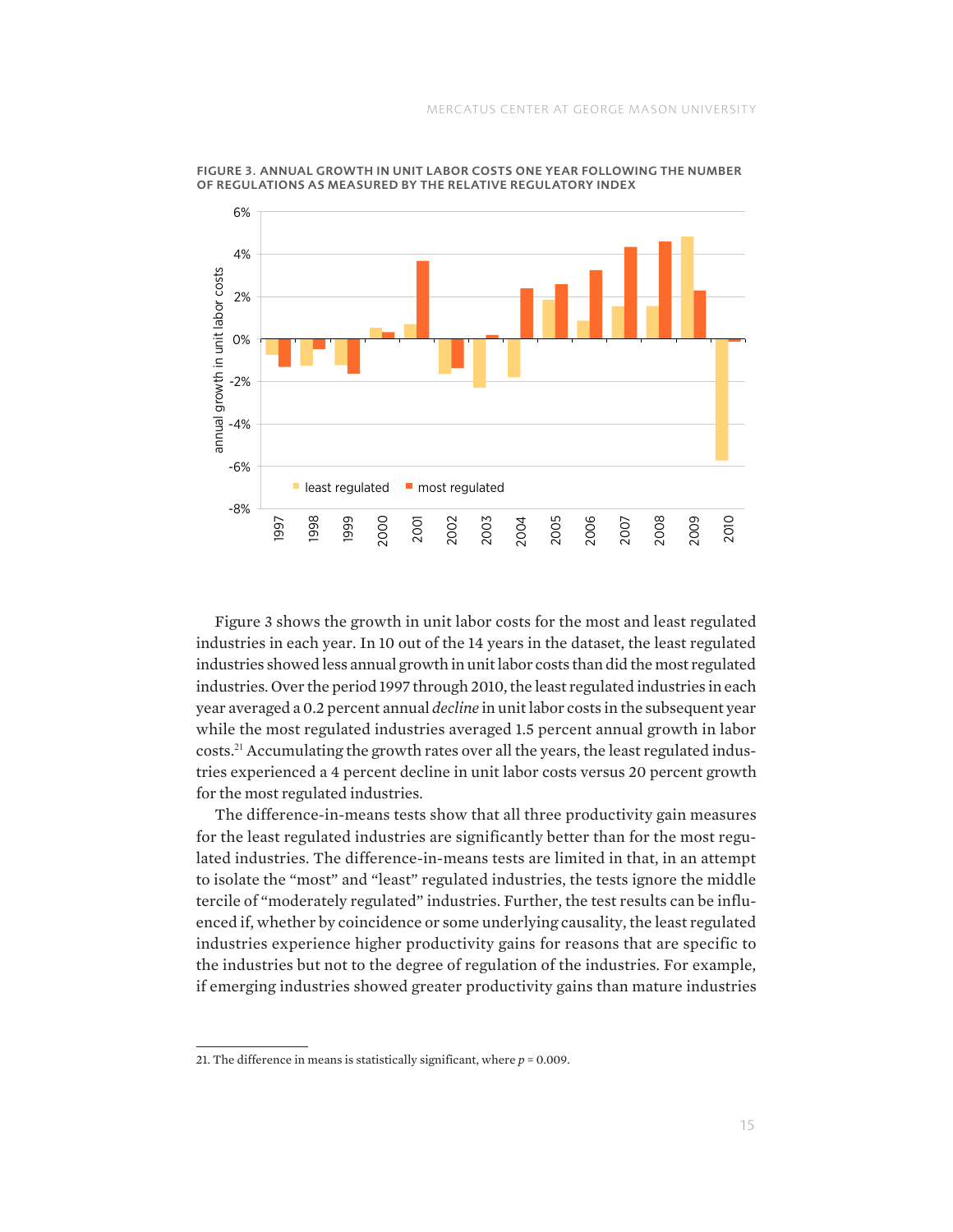(which is reasonable), and if emerging industries were less regulated than mature industries (which is also reasonable), one would expect to find higher productivity gains associated with reduced regulation even though there is no causation.

One way to control for this is to estimate a fixed-effects regression model that filters out nonregulatory industry-specific factors. Specifically, we can estimate the model

$$
M_{it} = \alpha + \theta_i + \beta R_{i,t-1} + u_{it}
$$

where *M<sub>it</sub>* is the productivity measure for industry *i* in year *t*, *R<sub>it-1</sub>* is the relative regulatory index for industry *i* in the previous year, and  $\theta_i$  is the average productivity measure for industry *i* over all years, separate from the effect of the relative regulafor industry *i* in the previous year, and  $\alpha$  is the average productivity measure for industry *i*.

The results in table 2 show that, after filtering out industry-specific productivity, an increase in the relative regulatory index is still associated with a significant contraction in growth in output per hour one year later. I employ generalized least squares to correct for heteroscedasticity.

TABLE 2. RELATIONSHIP BETWEEN ANNUAL GROWTH IN OUTPUT PER HOUR AND THE RELATIVE REGULATORY INDEX

| Regressor   | Estimate (standard error) | <i>p</i> -value |
|-------------|---------------------------|-----------------|
| Constant    | 0.051(0.006)              | 0.000           |
| $R_{i,t-1}$ | $-0.024(0.006)$           | 0.000           |

*Note: Fixed effects feasible GLS with robust errors, 51 cross sections, 13 years, 663 observations.* 

Table 3 shows similar results for the growth in output per person. After filtering rative *b* shows shimal results for the growth in output per person, their intering out industry-specific productivity, an increase in the relative regulatory index is associated with a significant contraction in productivity growth one year later. The **Registrationship between the relative regulatory index** results in table 4 show a positive relationship between the relative regulatory index and the growth in unit labor costs. The relationship, however, is not statistically and the growth in time have costor. The relationship, nowever, is not statistically significant. If it were the case that more heavily regulated industries also tended to be more unionized, at least some of the higher labor costs could be attributed to the fact of unionization. However, since unions are government-protected monopolies, one could still trace the higher labor costs to regulation, albeit in the form of labor protectionism.

TABLE 3. RELATIONSHIP BETWEEN ANNUAL GROWTH IN OUTPUT PER PERSON AND THE RELATIVE REGULATORY INDEX

| Regressor        | Estimate (standard error) | p-value |
|------------------|---------------------------|---------|
| Constant         | 0.044(0.006)              | 0.000   |
| $\kappa_{i,t-1}$ | $-0.019(0.006)$           | 0.003   |

Note: Fixed effects feasible GLS with robust errors, 51 cross sections, 13 years, 663 observations.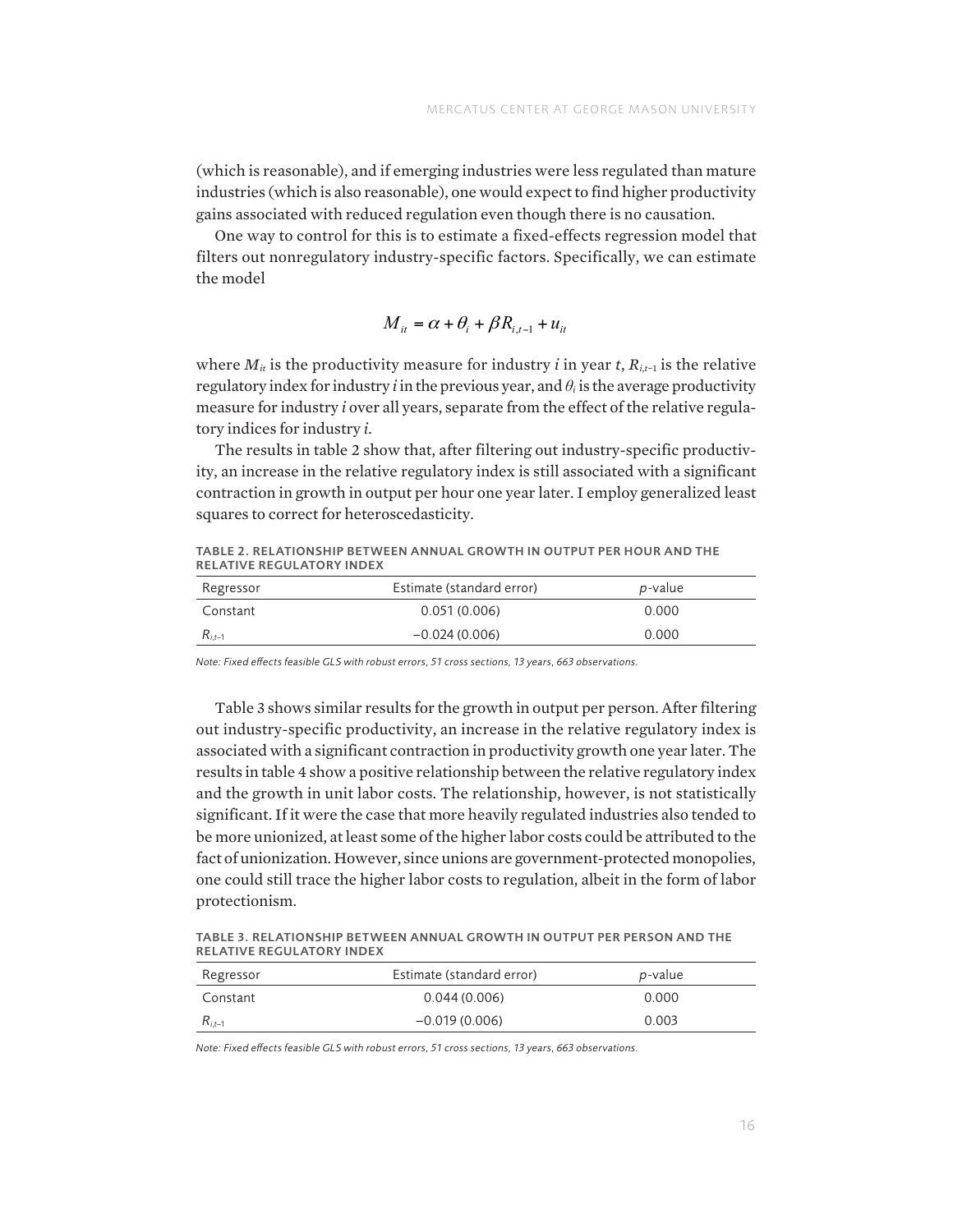| Regressor   | Estimate (standard error) | <i>p</i> -value |
|-------------|---------------------------|-----------------|
| Constant    | 0.001(0.008)              | 0.914           |
| $R_{i.t-1}$ | 0.005(0.008)              | 0.528           |

TABLE 4. RELATIONSHIP BETWEEN ANNUAL GROWTH IN UNIT LABOR COSTS AND THE RELATIVE REGULATORY INDEX

*Note: Fixed effects feasible GLS with robust errors, 51 cross sections, 13 years, 663 observations.*

It is reasonable to assume that productivity measures would be influenced by factors other than regulation—most notably capital and technology. As industries acquire capital and technology, labor productivity naturally grows. I use the combination of the growth in GDP and interest rates (as measured by the Aaa corporate bond yield) as a proxy for the growth in economic capital and technology. Other things equal, growth in capital and technology will result in GDP growth. But GDP growth can also be caused by increases in government spending, the labor force, and autonomous consumption. Since capital and technology expenditures are heavily influenced by the interest rate, including the cost of borrowing (as estimated by the Aaa bond yield) allows us to control GDP growth for changes in noncapital and nontechnology factors.<sup>22</sup>

Including these factors gives us the relationship between changes in regulations and changes in productivity after filtering out industry-specific factors, the growth in economic output, and the cost of investment. The following tables show estimates of the model

$$
M_{it} = \alpha + \theta_i + \beta_1 R_{i,t-1} + \beta_2 G_{t-1} + \beta_3 A_{t-1} + u_{it}
$$

where *Gt* is the growth rate in GDP from year *t*−1 to year *t*, and *At*−*1* is the Moody's seasoned Aaa bond yield in year *t*.<sup>23</sup>

| Regressor   | Estimate (standard error) | <i>p</i> -value |  |
|-------------|---------------------------|-----------------|--|
| Constant    | $-0.008(0.018)$           | 0.645           |  |
| $R_{i,t-1}$ | $-0.016(0.006)$           | 0.014           |  |
| $G_{t-1}$   | $-0.313(0.081)$           | 0.000           |  |
| $A_{t-1}$   | 1.050(0.256)              | 0.000           |  |

TABLE 5. RELATIONSHIP BETWEEN ANNUAL GROWTH IN OUTPUT PER HOUR AND THE RELATIVE REGULATORY INDEX

-<br>Note: Fixed effects feasible GLS with robust standard errors, 51 cross sections, 13 years, 663 observations. **Regression Community Community Property Community**  $\mathcal{L}_{\mathcal{L}}$ 

<sup>22.</sup> Marika Karanassou, Hector Sala, and Pablo F. Salvador, "Capital Accumulation and Unemployment: *Ri,t*−1 −0.016 
(0.006) 0.014 New Insights on the Nordic Experience," *Cambridge Journal of Economics* 32, no. 6 (2008): 977–1001; J. Aron and J. Muellbauer, "Interest Rate Effects on Output: Evidence from a GDP Forecasting Model for<br>Sauth Africa *ii IME Staff Danum 1*.0 (2003), 195, 212 South Africa," *IMF Staff Papers* 49 (2002): 185–213.

odum Annea, Than Bagg a apers 19 (2002), 100–210.<br>23. This model follows Bronwyn H. Hall, "Innovation and Productivity" (NBER Working Paper No. 17178, 2011).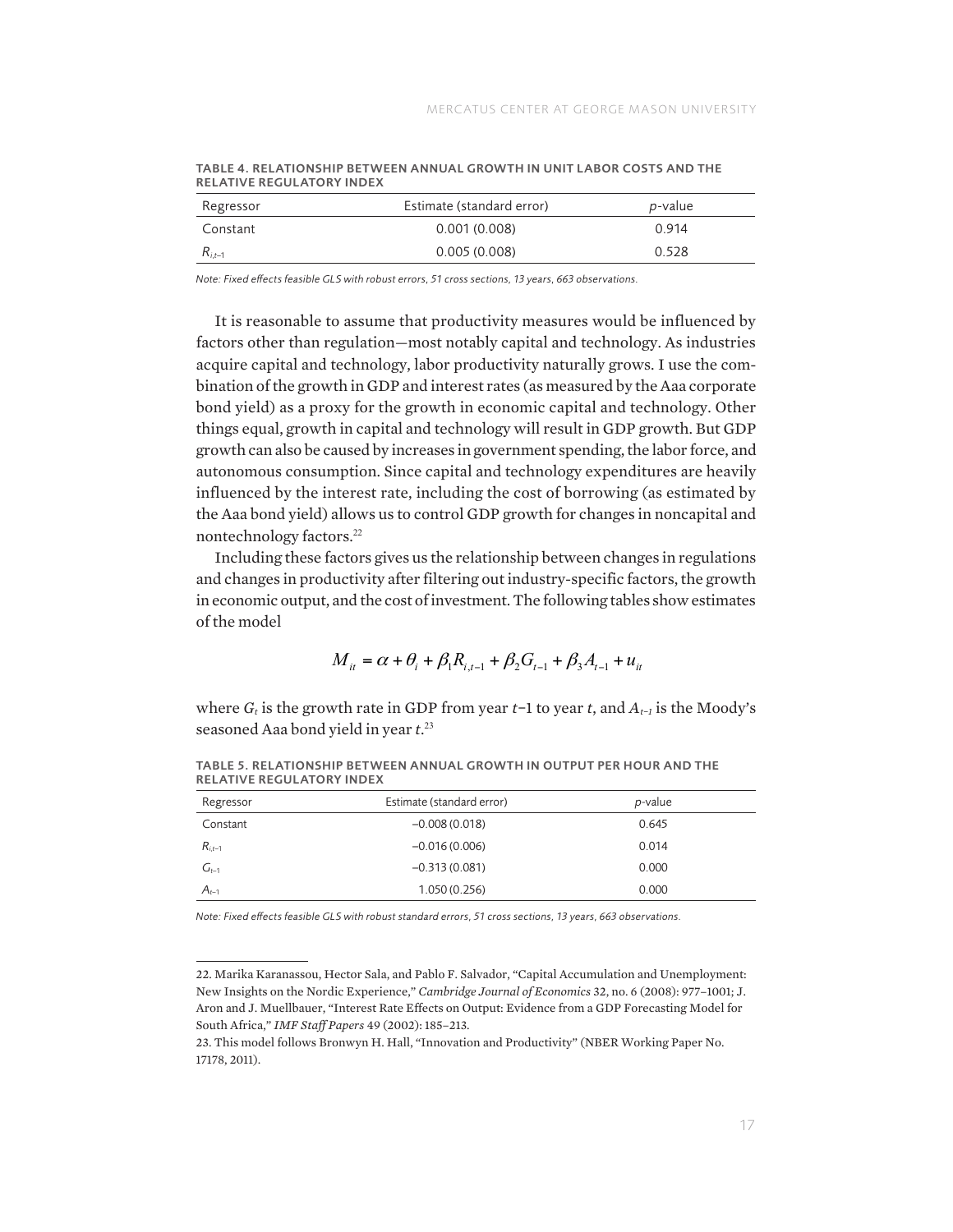| Regressor   | Estimate (standard error) | <i>p</i> -value |  |
|-------------|---------------------------|-----------------|--|
| Constant    | 0.019(0.019)              | 0.318           |  |
| $R_{i,t-1}$ | $-0.021(0.006)$           | 0.002           |  |
| $G_{t-1}$   | $-0.439(0.083)$           | 0.000           |  |
| $A_{t-1}$   | 0.737(0.247)              | 0.004           |  |

TABLE 6. RELATIONSHIP BETWEEN ANNUAL GROWTH IN OUTPUT PER PERSON AND THE RELATIVE REGULATORY INDEX

*Note: Fixed effects feasible GLS with robust standard errors, 51 cross sections, 13 years, 663 observations.*

TABLE 7. RELATIONSHIP BETWEEN ANNUAL GROWTH IN UNIT LABOR COSTS AND THE RELATIVE REGULATORY INDEX

| Regressor   | Estimate (standard error) | <i>p</i> -value |
|-------------|---------------------------|-----------------|
| Constant    | 0.027(0.017)              | 0.114           |
| $R_{i,t-1}$ | 0.007(0.008)              | 0.383           |
| $G_{t-1}$   | 0.477(0.092)              | 0.000           |
| $A_{t-1}$   | $-0.798(0.237)$           | 0.001           |

*Note: Fixed effects feasible GLS with robust standard errors, 51 cross sections, 13 years, 663 observations.*

Tables 5 and 6 show that, after accounting for economic growth, the cost of investment, and industry-specific factors that influence productivity, increases in regulation are associated with significant contractions in productivity growth one year later. Table 7 shows a positive, though statistically insignificant, relationship between regulations and the growth in unit labor costs one year later.

For example, consider a one-unit increase in the relative regulatory index (see table 8 for a list of industries by relative regulatory index). Each of the following industries are separated on the relative regulatory index by approximately one unit: general merchandise industry (NAICS Code 452); justice, public order, and safety industry (922); fishing, hunting, and trapping industry (114); food service industry (722); truck transportation industry (484); securities, commodities, and financial investments industry (523). The relative regulatory index for the oil and gas extraction industry (211) has increased by approximately one unit since 1997. According to tables 5 and 6, an increase in regulations equivalent to a one-unit increase in the relative regulatory index is followed one year later by a 1.6 percent decline in output per hour and a 2.1 percent decline in output per worker.

Interestingly, in both the difference-of-means tests and the regressions, unit labor costs appeared to be unrelated to the relative regulatory index. One possibility is that regulations largely don't affect labor costs (e.g., automobile emissions standards). Another is that, when regulations do affect labor costs (e.g., worker safety regulations), firms are able to substitute capital for labor and so, while production costs may rise, unit labor costs may not.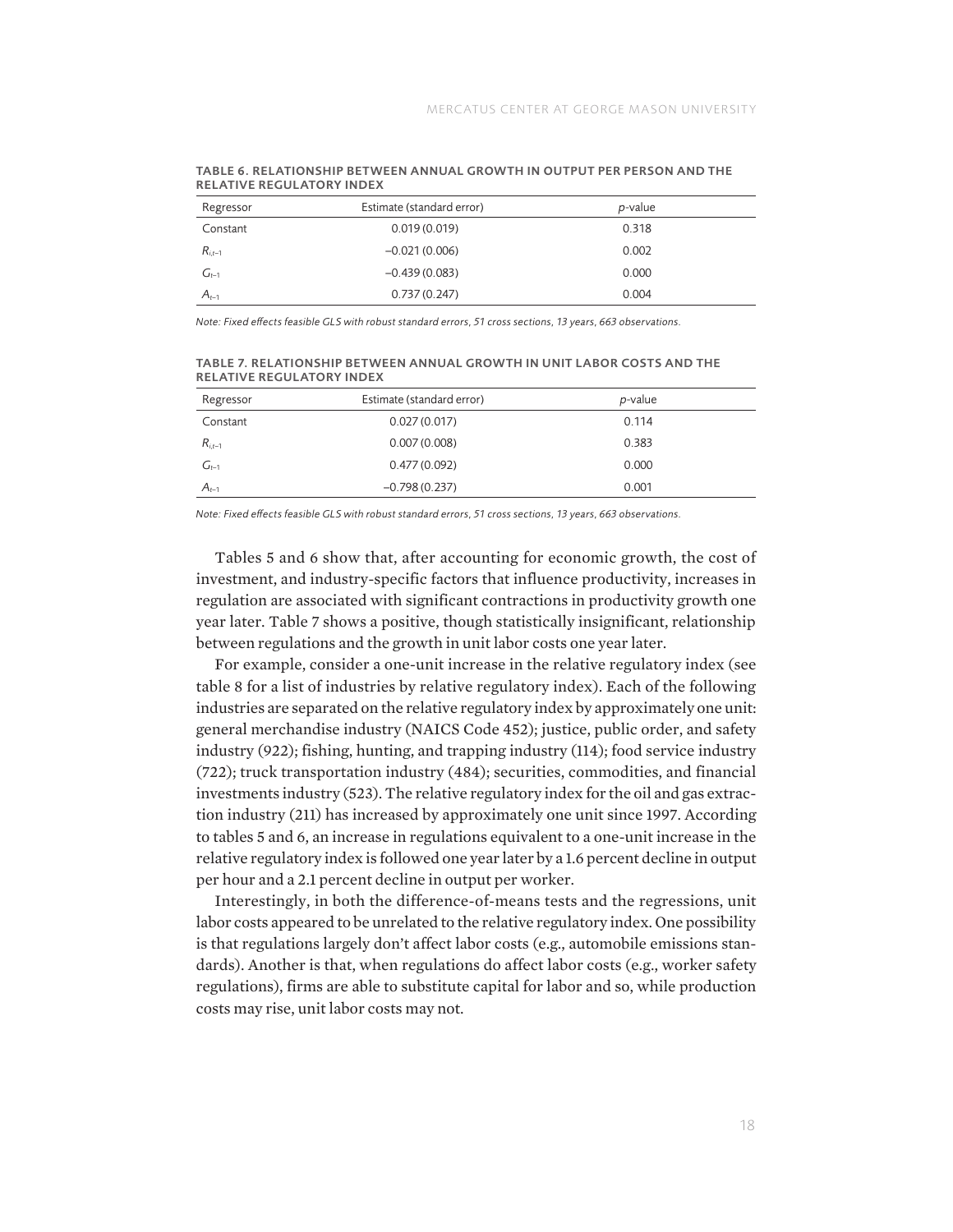| Industry                                                                                | Relative regulatory index |
|-----------------------------------------------------------------------------------------|---------------------------|
| Motor Vehicle and Parts Dealers                                                         | 10.3458                   |
| Administrative and Support Services                                                     | 4.9692                    |
| Oil and Gas Extraction                                                                  | 4.9238                    |
| Securities, Commodity Contracts, and Other Financial Investments and Related Activities | 4.4961                    |
| Rail Transportation                                                                     | 3.8729                    |
| Transit and Ground Passenger Transportation                                             | 3.8373                    |
| <b>Truck Transportation</b>                                                             | 3.7423                    |
| Construction of Buildings                                                               | 3.5519                    |
| Scenic and Sightseeing Transportation                                                   | 3.5003                    |
| <b>Water Transportation</b>                                                             | 3.4339                    |
| Support Activities for Transportation                                                   | 3.4337                    |
| Air Transportation                                                                      | 3.4336                    |
| Insurance Carriers and Related Activities                                               | 3.3533                    |
| Wholesale Electronic Markets and Agents and Brokers                                     | 3.0043                    |
| Repair and Maintenance                                                                  | 2.9866                    |
| Food Services and Drinking Places                                                       | 2.7427                    |
| Food Manufacturing                                                                      | 2.5455                    |
| Mining (except Oil and Gas)                                                             | 2.1829                    |
| Warehousing and Storage                                                                 | 2.0748                    |
| Fishing, Hunting and Trapping                                                           | 1.9173                    |
| Executive, Legislative, and Other General Government Support                            | 1.8906                    |
| Funds, Trusts, and Other Financial Vehicles                                             | 1.8436                    |
| Chemical Manufacturing                                                                  | 1.3558                    |
| <b>Utilities</b>                                                                        | 1.1926                    |
| Animal Production                                                                       | 1.0916                    |
| Rental and Leasing Services                                                             | 1.0897                    |
| <b>Educational Services</b>                                                             | 0.9613                    |
| Crop Production                                                                         | 0.9454                    |
| Justice, Public Order, and Safety Activities                                            | 0.8705                    |
| Hospitals                                                                               | 0.8633                    |
| <b>Postal Service</b>                                                                   | 0.6266                    |
| Paper Manufacturing                                                                     | 0.5913                    |
| <b>Gasoline Stations</b>                                                                | 0.5689                    |
| Computer and Electronic Product Manufacturing                                           | 0.5504                    |
| Telecommunications                                                                      | 0.5440                    |
| Broadcasting (except Internet)                                                          | 0.5048                    |
| Printing and Related Support Activities                                                 | 0.4239                    |
| Pipeline Transportation                                                                 | 0.4121                    |
| National Security and International Affairs                                             | 0.3995                    |

TABLE 8. INDUSTRIES BY RELATIVE REGULATORY INDEX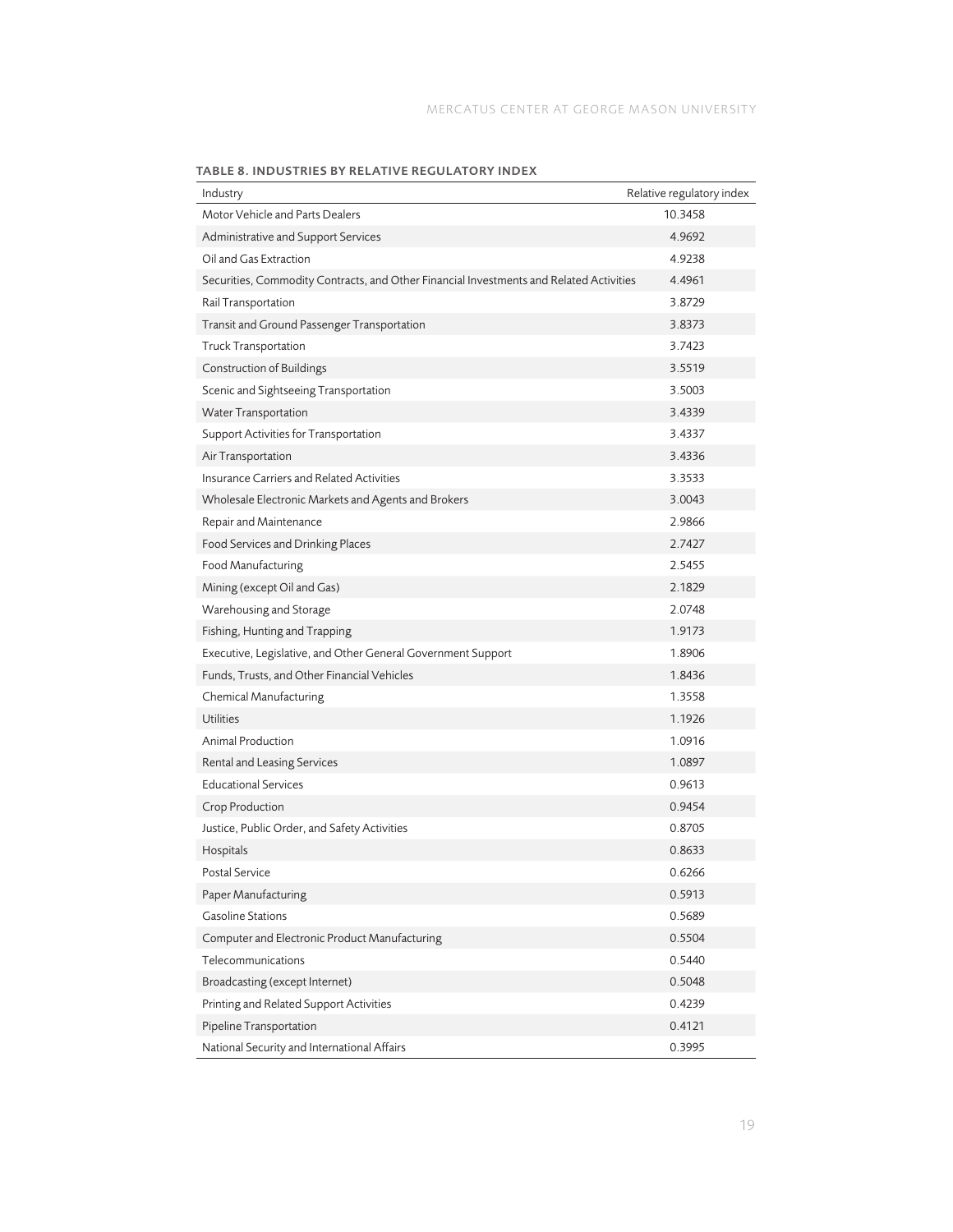| <b>TABLE 8, continued</b> |  |  |  |  |  |
|---------------------------|--|--|--|--|--|
|                           |  |  |  |  |  |

| TABLE 8, continued                                                            |                           |
|-------------------------------------------------------------------------------|---------------------------|
| Industry                                                                      | Relative regulatory index |
| Sporting Goods, Hobby, Book, and Music Stores                                 | 0.3904                    |
| <b>Real Estate</b>                                                            | 0.3824                    |
| Machinery Manufacturing                                                       | 0.3651                    |
| Amusement, Gambling, and Recreation Industries                                | 0.3102                    |
| Monetary Authorities-Central Bank                                             | 0.2851                    |
| Religious, Grantmaking, Civic, Professional, and Similar Organizations        | 0.2776                    |
| Electrical Equipment, Appliance, and Component Manufacturing                  | 0.2408                    |
| Clothing and Clothing Accessories Stores                                      | 0.2354                    |
| Accommodation                                                                 | 0.2278                    |
| Administration of Housing Programs, Urban Planning, and Community Development | 0.2124                    |
| Publishing Industries (except Internet)                                       | 0.1893                    |
| Waste Management and Remediation Services                                     | 0.1891                    |
| <b>Textile Mills</b>                                                          | 0.1885                    |
| Personal and Laundry Services                                                 | 0.1695                    |
| Forestry and Logging                                                          | 0.1324                    |
| Professional, Scientific, and Technical Services                              | 0.1177                    |
| <b>Textile Product Mills</b>                                                  | 0.1045                    |
| Furniture and Home Furnishings Stores                                         | 0.0967                    |
| Furniture and Related Product Manufacturing                                   | 0.0960                    |
| Museums, Historical Sites, and Similar Institutions                           | 0.0854                    |
| Beverage and Tobacco Product Manufacturing                                    | 0.0841                    |
| Couriers and Messengers                                                       | 0.0704                    |
| Data Processing, Hosting and Related Services                                 | 0.0652                    |
| Apparel Manufacturing                                                         | 0.0594                    |
| <b>Nonstore Retailers</b>                                                     | 0.0469                    |
| Miscellaneous Store Retailers                                                 | 0.0469                    |
| Leather and Allied Product Manufacturing                                      | 0.0452                    |
| Motion Picture and Sound Recording Industries                                 | 0.0401                    |
| Performing Arts, Spectator Sports, and Related Industries                     | 0.0401                    |
| Nursing and Residential Care Facilities                                       | 0.0333                    |
| Electronics and Appliance Stores                                              | 0.0210                    |
| Transportation Equipment Manufacturing                                        | 0.0157                    |
| Space Research and Technology                                                 | 0.0153                    |
| Lessors of Nonfinancial Intangible Assets (except Copyrighted Works)          | 0.0124                    |
| Health and Personal Care Stores                                               | 0.0105                    |
| Petroleum and Coal Products Manufacturing                                     | 0.0044                    |
| Building Material and Garden Equipment and Supplies Dealers                   | 0.0033                    |
| Wood Product Manufacturing                                                    | 0.0029                    |
| Heavy and Civil Engineering Construction                                      | 0.0022                    |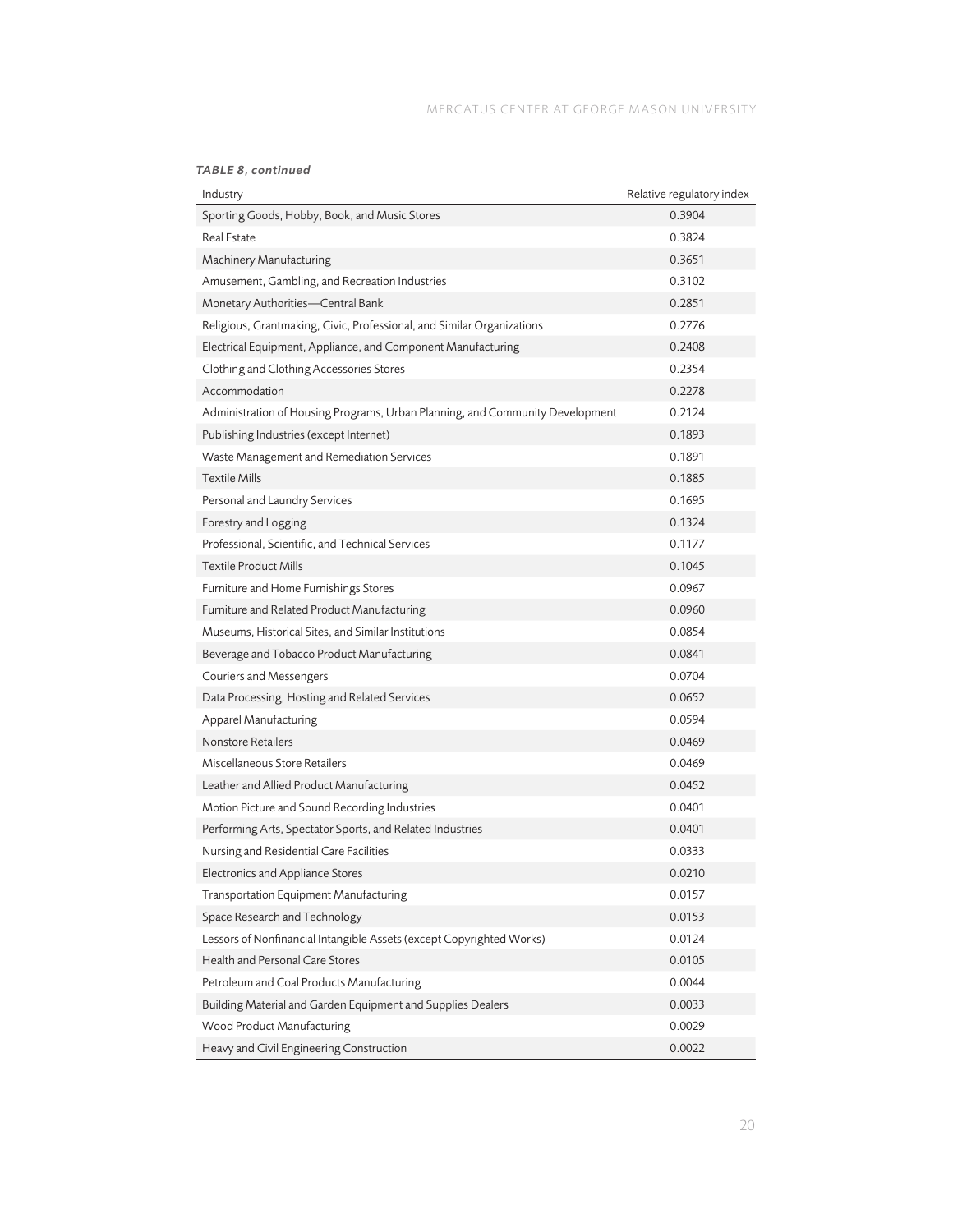| Industry                                         | Relative regulatory index |
|--------------------------------------------------|---------------------------|
| Private Households                               | 0.0019                    |
| Primary Metal Manufacturing                      | 0.0016                    |
| Plastics and Rubber Products Manufacturing       | 0.0011                    |
| General Merchandise Stores                       | 0.0011                    |
| <b>Other Information Services</b>                | 0.0009                    |
| Credit Intermediation and Related Activities     | 0.0007                    |
| Ambulatory Health Care Services                  | 0.0006                    |
| Miscellaneous Manufacturing                      | 0.0006                    |
| Specialty Trade Contractors                      | 0.0005                    |
| Administration of Human Resource Programs        | 0.0004                    |
| Support Activities for Agriculture and Forestry  | 0.0003                    |
| Management of Companies and Enterprises          | 0.0002                    |
| Fabricated Metal Product Manufacturing           | 0.0002                    |
| Nonmetallic Mineral Product Manufacturing        | 0.0001                    |
| Social Assistance                                | 0.0001                    |
| Administration of Economic Programs              | 0.0001                    |
| <b>Support Activities for Mining</b>             | 0.0001                    |
| Administration of Environmental Quality Programs | 0.0000                    |

*TABLE 8, continued*

#### **CONCLUSION**

The purpose of this paper is to examine the effects of regulations on productivity. Qualitative analysis of regulations is already possible, and the regulatory literature is full of anecdotes about the specific effects of specific regulations.<sup>24</sup> However, because the quantity of regulations cannot be precisely measured, it is difficult to construct empirical models of the effects of regulations.

This paper uses a new measure from the RegData database that provides a quantitative measure of regulations by counting the number of binding words in the *Code of Federal Regulations*. RegData provides the count broken down by industry group and time. Cross-referencing this data with industry-specific data from the BLS provides a comparison, over time and across industries, of the quantity of regulations with productivity measures.

Analysis of the data suggests that industries that are more regulated are also less productive. The one-third of industries that are least regulated show growth rates in output per hour and growth rates in output per worker that are 1.8 and 1.9 times, respectively, the growth rates for the one-third of industries that are most regulated.

<sup>24.</sup> Robert W. Hahn, Randall W. Lutter, and W. Kip Viscuisi, *Do Federal Regulations Reduce Mortality?* (Washington, DC: AEI Press, 2000).